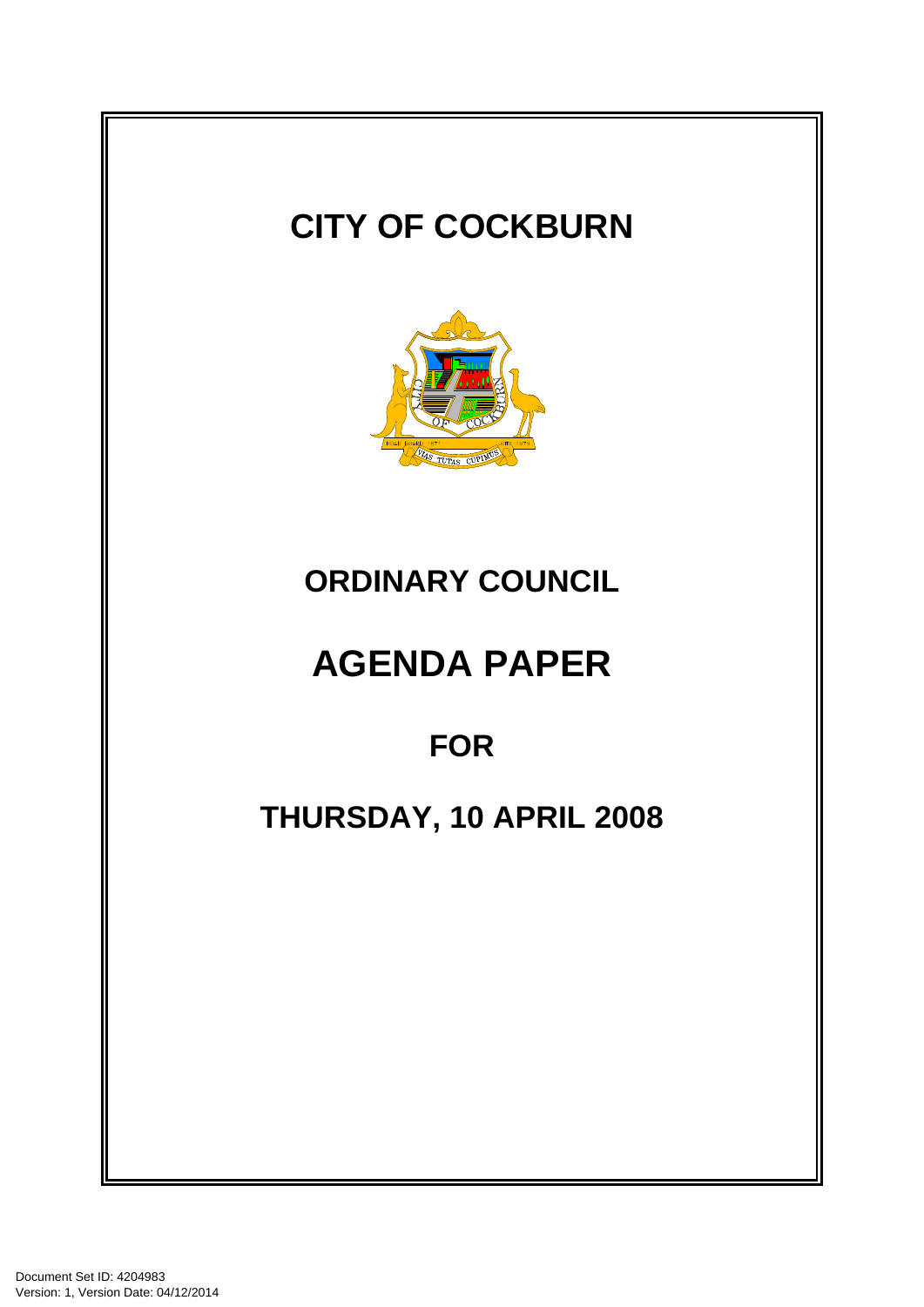# **CITY OF COCKBURN**

# **SUMMARY OF AGENDA TO BE PRESENTED TO THE ORDINARY COUNCIL MEETING TO BE HELD ON THURSDAY, 10 APRIL 2008 AT 7:00 PM**

# **Page**

-

| 1.               |                                                                                                                     |                                                                                                                                                                                                             |  |
|------------------|---------------------------------------------------------------------------------------------------------------------|-------------------------------------------------------------------------------------------------------------------------------------------------------------------------------------------------------------|--|
| 2.               | APPOINTMENT OF PRESIDING MEMBER (IF REQUIRED)1                                                                      |                                                                                                                                                                                                             |  |
| 3.               | DISCLAIMER (TO BE READ ALOUD BY PRESIDING MEMBER) 1                                                                 |                                                                                                                                                                                                             |  |
| $\overline{4}$ . | ACKNOWLEDGEMENT OF RECEIPT OF WRITTEN DECLARATIONS OF<br>FINANCIAL INTERESTS AND CONFLICT OF INTEREST (BY PRESIDING |                                                                                                                                                                                                             |  |
| 5                | (OCM 10/4/2008) - APOLOGIES AND LEAVE OF ABSENCE1                                                                   |                                                                                                                                                                                                             |  |
| 6.               | ACTION TAKEN ON PREVIOUS PUBLIC QUESTIONS TAKEN ON                                                                  |                                                                                                                                                                                                             |  |
| 7.               |                                                                                                                     |                                                                                                                                                                                                             |  |
| 8.               |                                                                                                                     |                                                                                                                                                                                                             |  |
|                  | 8.1                                                                                                                 | (OCM 10/4/2008) - ORDINARY COUNCIL MEETING - 13/03/2008 2                                                                                                                                                   |  |
| 9.               |                                                                                                                     |                                                                                                                                                                                                             |  |
| 10.              |                                                                                                                     |                                                                                                                                                                                                             |  |
| 11.              | BUSINESS LEFT OVER FROM THE PREVIOUS MEETING (IF                                                                    |                                                                                                                                                                                                             |  |
| 12.              | DECLARATION OF COUNCILLORS WHO HAVE NOT GIVEN DUE                                                                   |                                                                                                                                                                                                             |  |
| 13.              |                                                                                                                     |                                                                                                                                                                                                             |  |
|                  | 13.1                                                                                                                | (OCM 10/4/2008) - MINUTES OF THE AUDIT COMMITTEE<br>MEETING - 19 MARCH 2008 (5017) (D GREEN) (ATTACH)2                                                                                                      |  |
|                  | 13.2                                                                                                                | (OCM 10/4/2008) - MINUTES OF THE DELEGATED AUTHORITIES,<br>POLICIES AND POSITION STATEMENTS COMMITTEE MEETING -                                                                                             |  |
|                  | 13.3                                                                                                                | (OCM 10/4/2008) - REVIEW OF WARD BOUNDARIES AND<br>COUNCILLOR REPRESENTATION (1035) (D GREEN) (ATTACH) 6                                                                                                    |  |
| 14.              |                                                                                                                     |                                                                                                                                                                                                             |  |
|                  | 14.1                                                                                                                | (OCM 10/4/2008) - MULTIPLE DWELLING DEVELOPMENT (38<br>DWELLINGS, INCLUDING 2 SINGLE BEDROOM DWELLINGS) -<br>OWNER: PORT CATHERINE DEVELOPMENTS PTY LTD -<br>APPLICANT: TAYLOR BURRELL BARNETT (6008306) (T |  |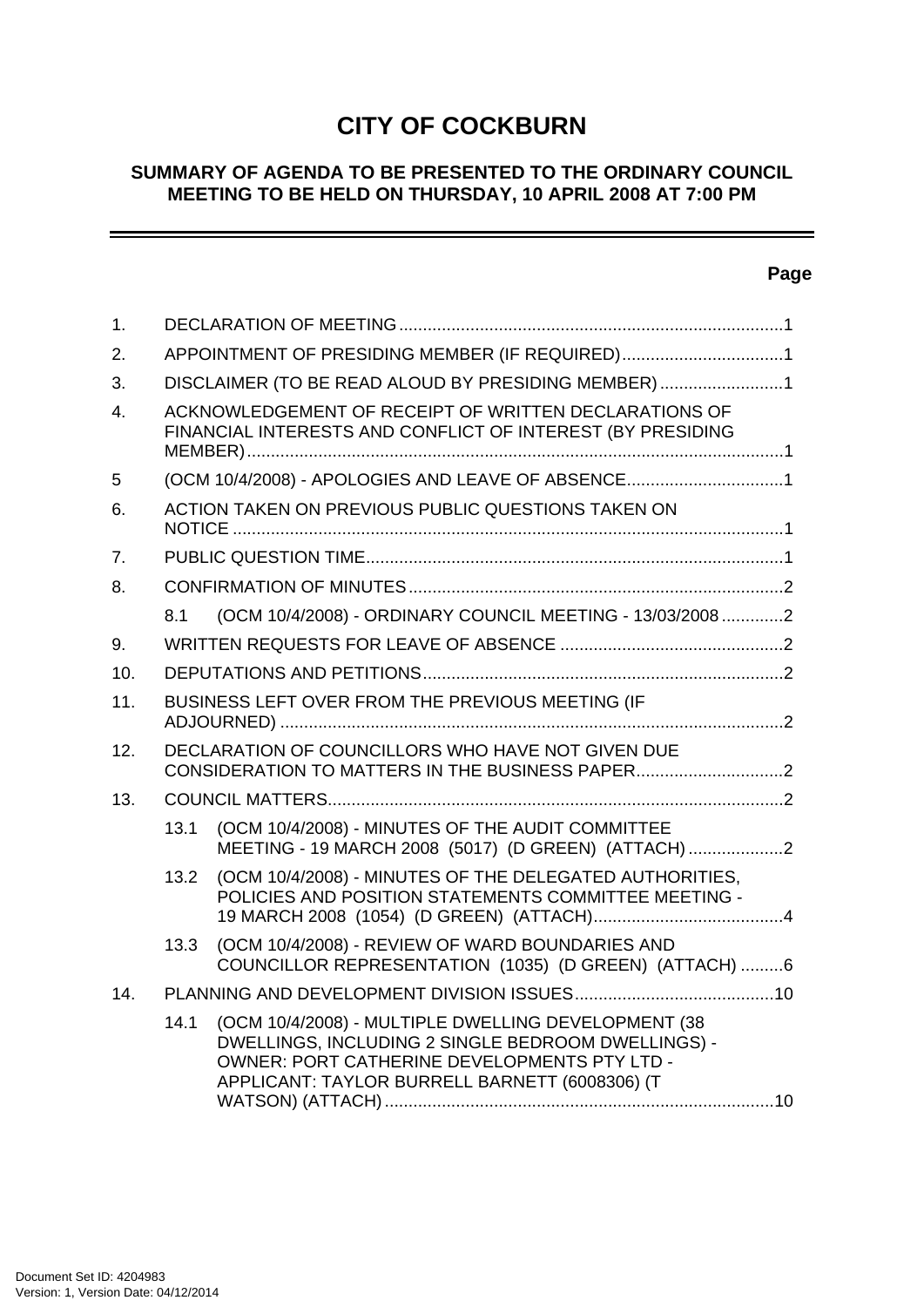|     | 14.2                                                         | (OCM 10/4/2008) - DEDICATION OF LAND AS ROAD RESERVE<br>PURSUANT TO SECTION 56 (1)(B)(I) OF THE LAND<br>ADMINISTRATION ACT 1997 - LOT 8506, 8508 & 8509 ON PLAN |  |
|-----|--------------------------------------------------------------|-----------------------------------------------------------------------------------------------------------------------------------------------------------------|--|
|     | 14.3                                                         | (OCM 10/4/2008) - SALE OF PORTION OF LOT 14 HAMMOND                                                                                                             |  |
| 15. |                                                              |                                                                                                                                                                 |  |
|     | 15.1                                                         | (OCM 10/4/2008) - LIST OF CREDITORS PAID - FEBRUARY 2008                                                                                                        |  |
|     | 15.2                                                         | (OCM 10/4/2008) - STATEMENT OF FINANCIAL ACTIVITY -                                                                                                             |  |
| 16. |                                                              |                                                                                                                                                                 |  |
|     | 16.1                                                         | (OCM 10/4/2008) - PROCLAMATION OF ROE HIGHWAY STAGE 7<br>AND THE KWINANA FREEWAY PATHS (9710) (J RADAICH)                                                       |  |
|     | 16.2                                                         | (OCM 10/4/2008) - ROAD RESERVE SIGNAGE APPLICATION -<br>PORT COOGEE (3209006) (4271) (1146) (J RADAICH) (ATTACH)30                                              |  |
| 17. |                                                              |                                                                                                                                                                 |  |
| 18. |                                                              |                                                                                                                                                                 |  |
|     | 18.1                                                         | (OCM 10/4/2008) - ADOPTION OF THE DRAFT PLAN FOR THE<br>DISTRICT 2008 - 2018 AND PUBLIC CONSULTATION                                                            |  |
| 19. |                                                              | MOTIONS OF WHICH PREVIOUS NOTICE HAS BEEN GIVEN 37                                                                                                              |  |
| 20. |                                                              | NOTICES OF MOTION GIVEN AT THE MEETING FOR CONSIDERATION                                                                                                        |  |
| 21. |                                                              | NEW BUSINESS OF AN URGENT NATURE INTRODUCED BY                                                                                                                  |  |
| 22. |                                                              | MATTERS TO BE NOTED FOR INVESTIGATION, WITHOUT DEBATE37                                                                                                         |  |
| 23. |                                                              |                                                                                                                                                                 |  |
| 24  | (OCM 10/4/2008) - RESOLUTION OF COMPLIANCE (SECTION 3.18(3), |                                                                                                                                                                 |  |
| 25. |                                                              |                                                                                                                                                                 |  |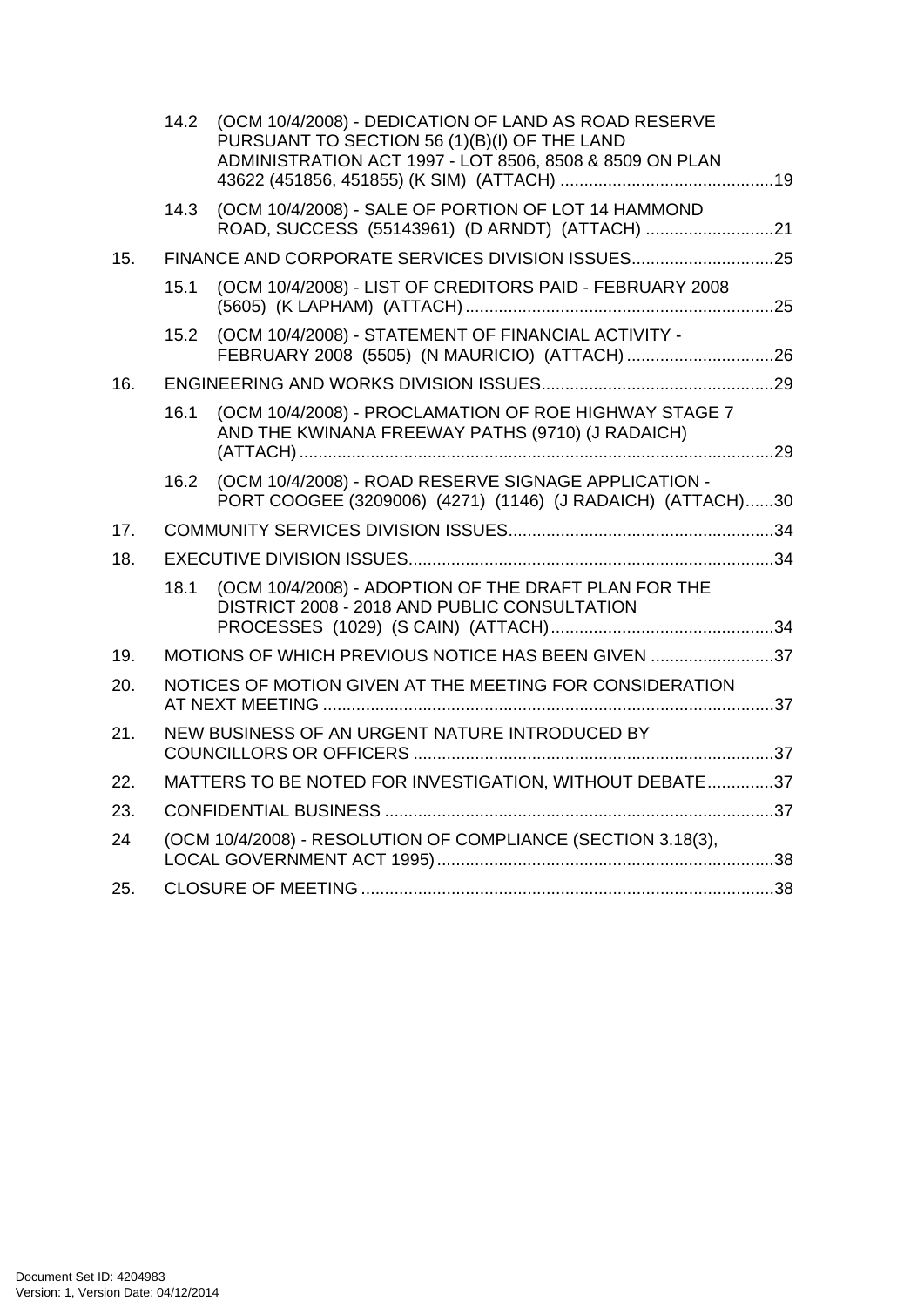Document Set ID: 4204983<br>Version: 1, Version Date: 04/12/2014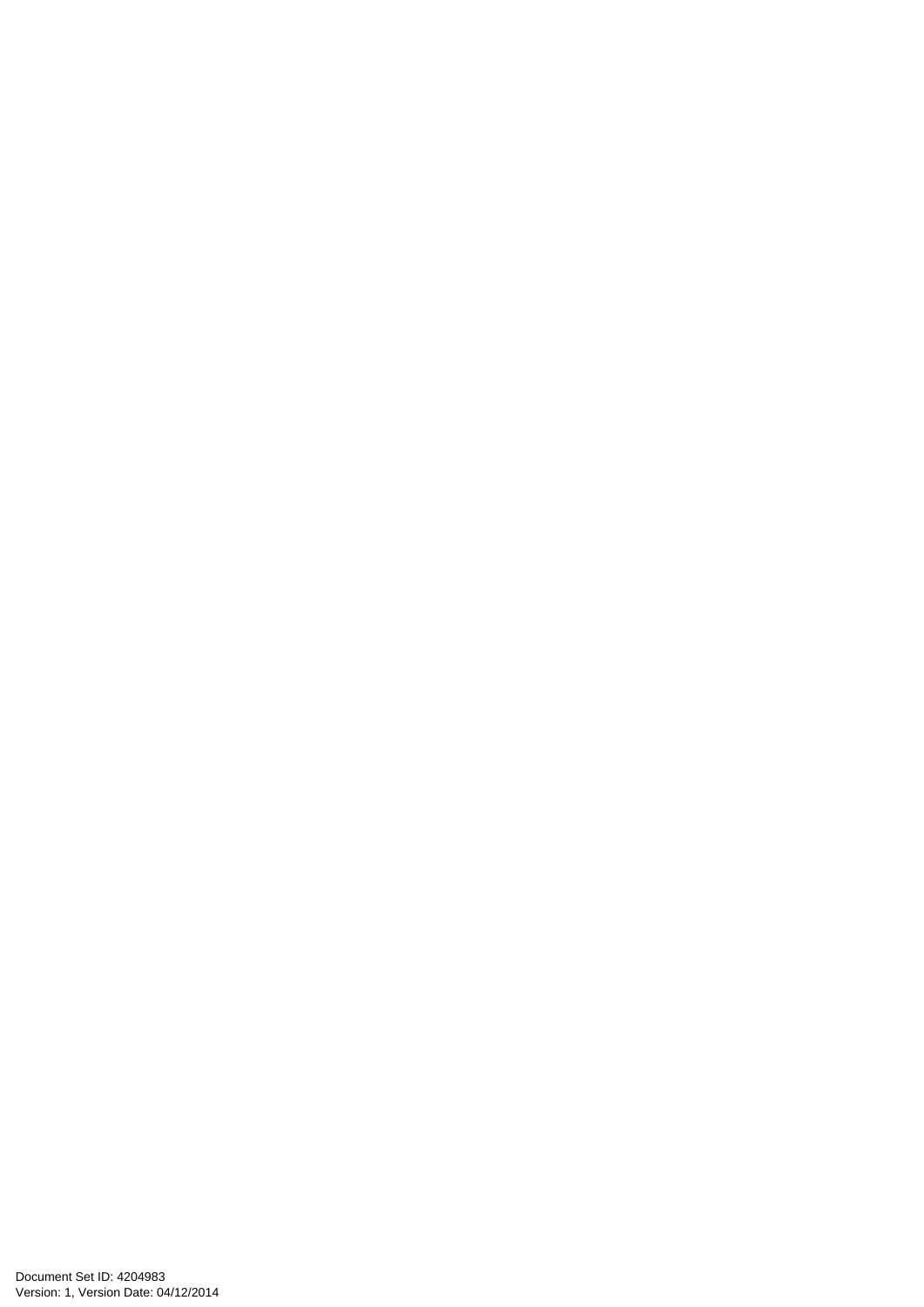# **CITY OF COCKBURN**

# <span id="page-4-0"></span>**AGENDA TO BE PRESENTED TO THE ORDINARY COUNCIL MEETING TO BE HELD ON THURSDAY, 10 APRIL 2008 AT 7:00 PM**

# **1. DECLARATION OF MEETING**

# **2. APPOINTMENT OF PRESIDING MEMBER (If required)**

## **3. DISCLAIMER (To be read aloud by Presiding Member)**

Members of the public, who attend Council Meetings, should not act immediately on anything they hear at the Meetings, without first seeking clarification of Council's position. Persons are advised to wait for written advice from the Council prior to taking action on any matter that they may have before Council.

# **4. ACKNOWLEDGEMENT OF RECEIPT OF WRITTEN DECLARATIONS OF FINANCIAL INTERESTS AND CONFLICT OF INTEREST (by Presiding Member)**

## **5 (OCM 10/4/2008) - APOLOGIES AND LEAVE OF ABSENCE**

Councillor Whitfield **-** The Apology

## **6. ACTION TAKEN ON PREVIOUS PUBLIC QUESTIONS TAKEN ON NOTICE**

Nil

**7. PUBLIC QUESTION TIME**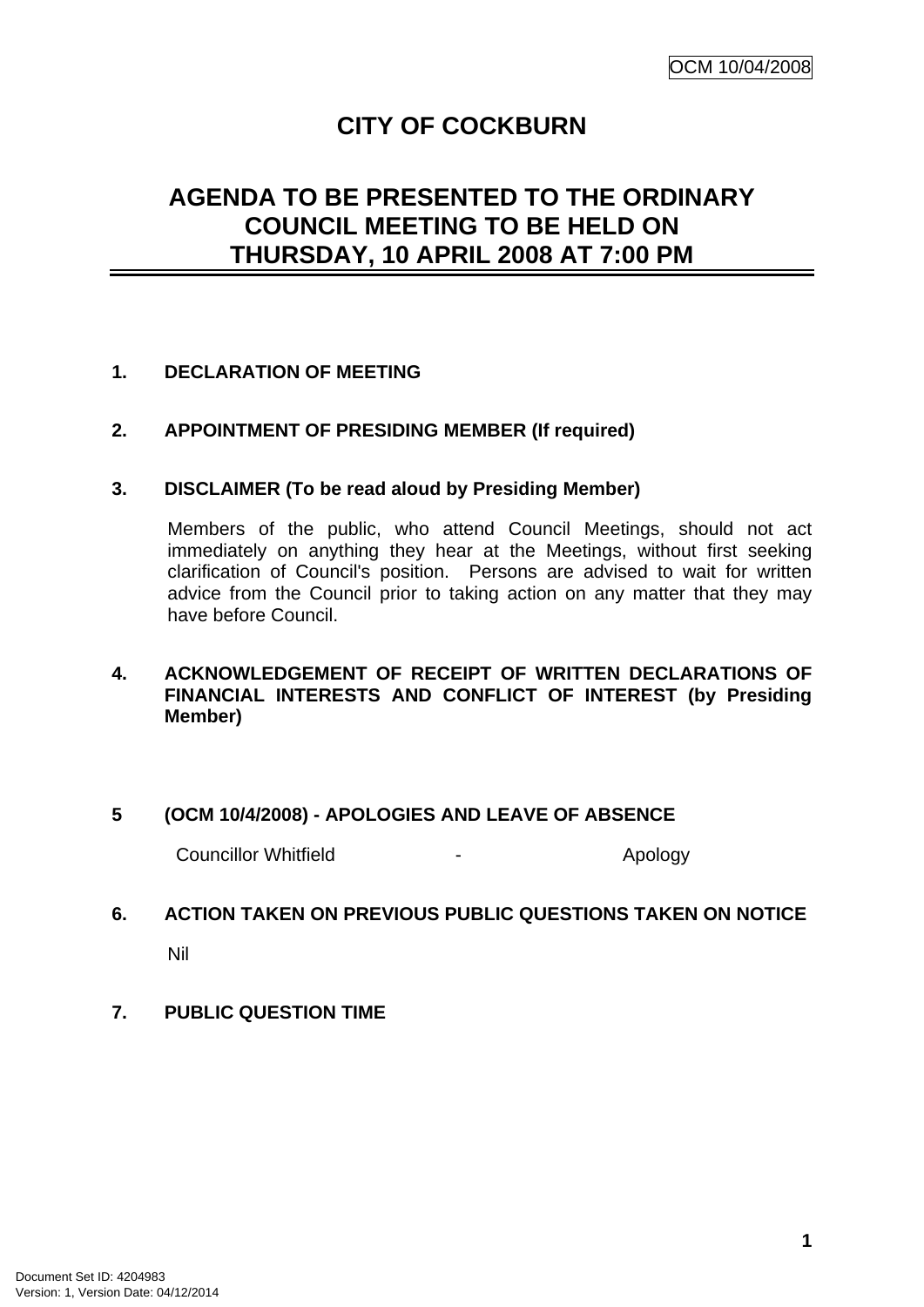# <span id="page-5-0"></span>**8. CONFIRMATION OF MINUTES**

## **8.1 (OCM 10/4/2008) - ORDINARY COUNCIL MEETING - 13/03/2008**

#### **RECOMMENDATION**

That the Minutes of the Ordinary Council Meeting held on 13 March 2008, be adopted as a true and accurate record.

# **COUNCIL DECISION**

# **9. WRITTEN REQUESTS FOR LEAVE OF ABSENCE**

# **10. DEPUTATIONS AND PETITIONS**

# **11. BUSINESS LEFT OVER FROM THE PREVIOUS MEETING (If adjourned)**  Nil

# **12. DECLARATION OF COUNCILLORS WHO HAVE NOT GIVEN DUE CONSIDERATION TO MATTERS IN THE BUSINESS PAPER**

## **13. COUNCIL MATTERS**

**13.1 (OCM 10/4/2008) - MINUTES OF THE AUDIT COMMITTEE MEETING - 19 MARCH 2008 (5017) (D GREEN) (ATTACH) ITEM\_13\_1**

## **RECOMMENDATION**

That Council receive the Minutes of the Audit Committee Meeting held on 19 March 2008, as attached to the Agenda and the recommendation contained therein be adopted.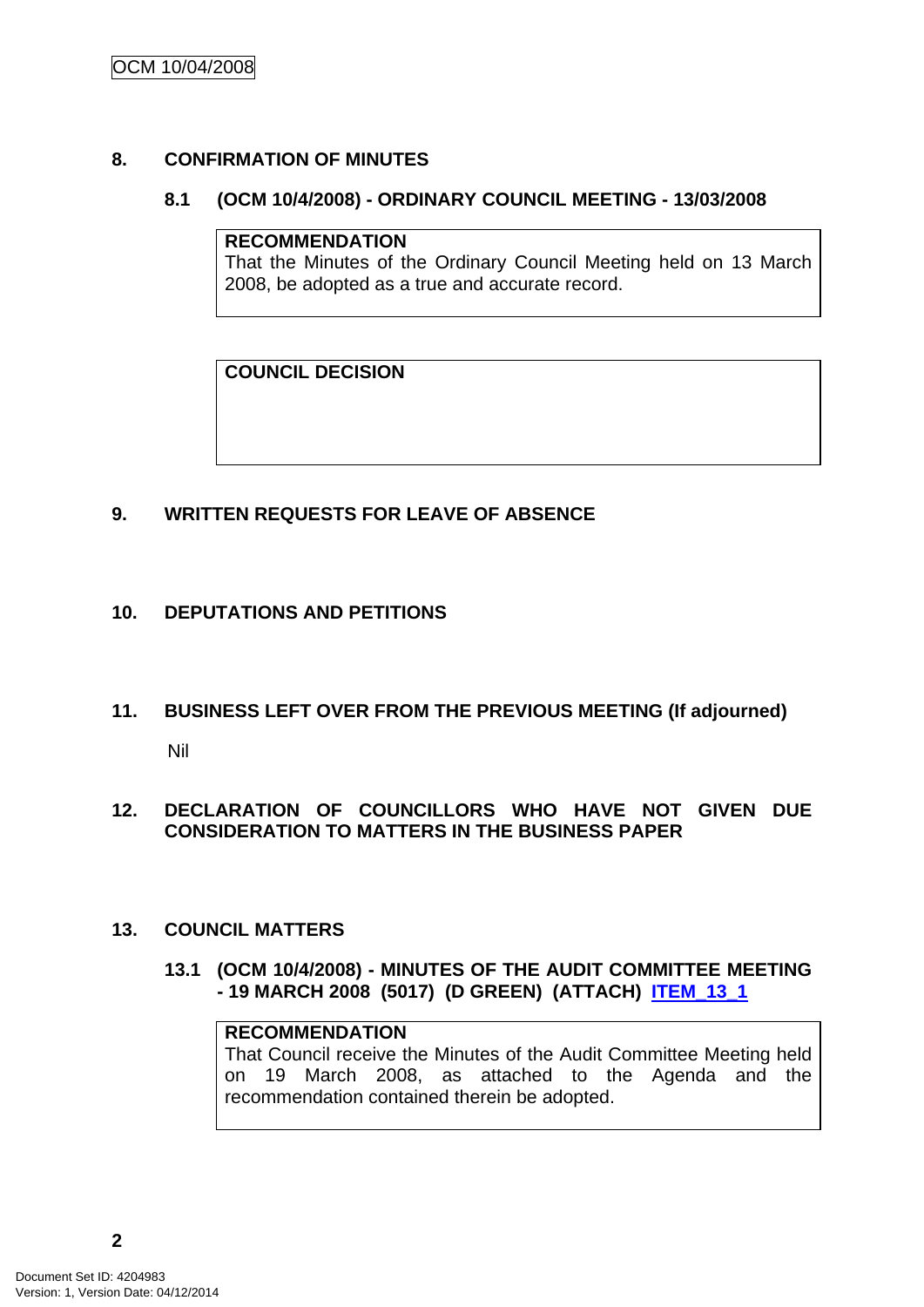# **COUNCIL DECISION**

# **Background**

A meeting of the Audit Committee was conducted on 19 March 2008.

# **Submission**

To receive the Minutes of the Audit Committee and adopt its recommendation.

# **Report**

The Committee considered the following report:

Internal Audit Plan - Year 1 (2007/08) - Council's newly appointed Internal Auditors, Stamfords, attended the meeting to explain the proposed scope of the Internal Audit for Year 1 of the 4 year period for which they have been appointed.

## **Strategic Plan/Policy Implications**

# **Governance Excellence**

To provide effective monitoring and regulatory services that administer relevant legislation and local laws in a fair and impartial way.

# **Budget/Financial Implications**

As contained in the Minutes.

# **Legal Implications**

As contained in the Minutes.

# **Community Consultation**

N/A

# **Attachment(s)**

Minutes of the Audit Committee Meeting - 19 March 2008.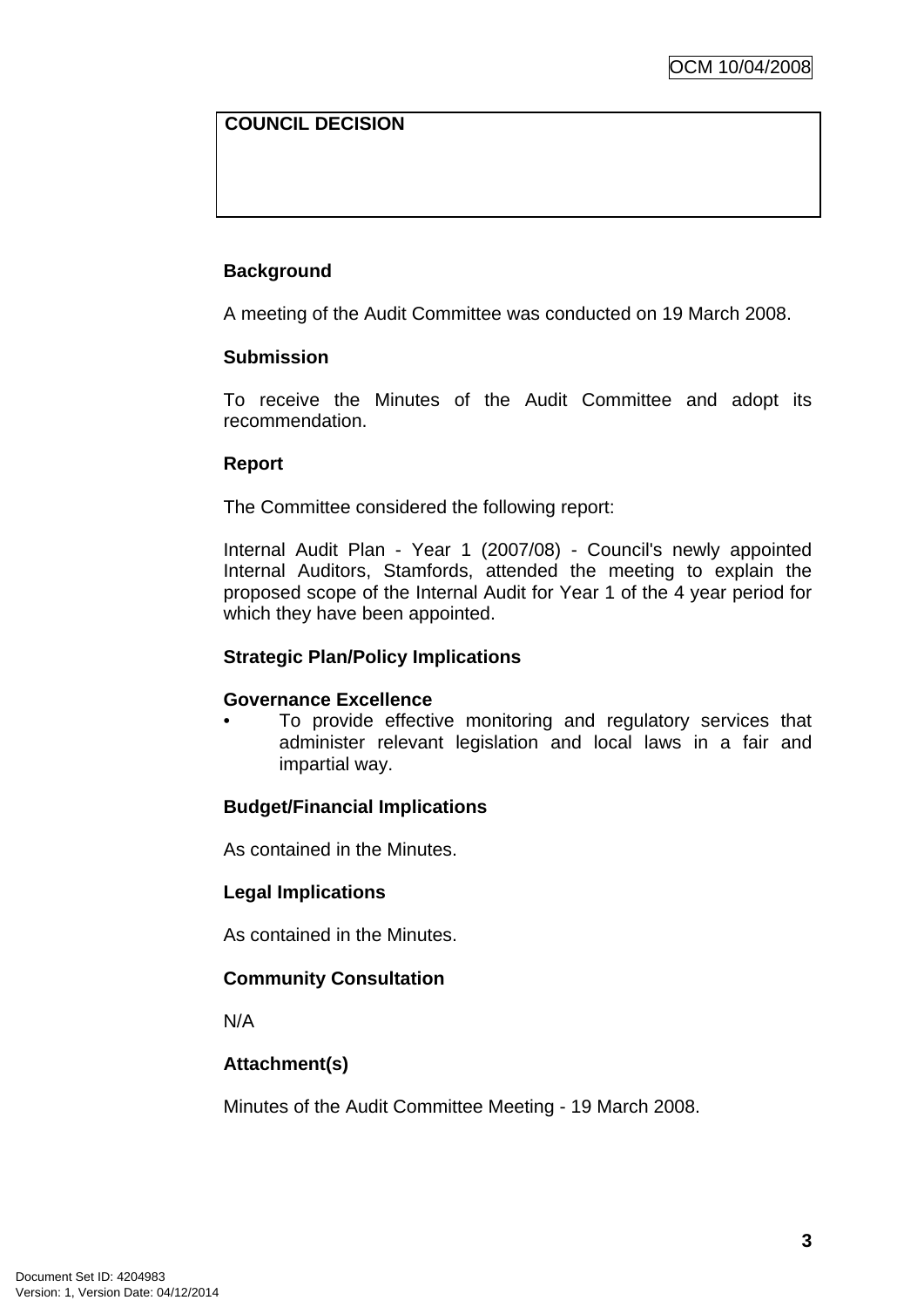## <span id="page-7-0"></span>**Advice to Proponent(s)/Submissioners**

N/A

**Implications of Section 3.18(3) Local Government Act, 1995**

Nil.

## **13.2 (OCM 10/4/2008) - MINUTES OF THE DELEGATED AUTHORITIES, POLICIES AND POSITION STATEMENTS COMMITTEE MEETING - 19 MARCH 2008 (1054) (D GREEN) (ATTACH) Item\_13\_2**

#### **RECOMMENDATION**

That Council receive the Minutes of the Delegated Authorities, Policies and Position Statements Committee Meeting held on 19 March 2008, as attached to the Agenda and adopts the recommendations contained therein.

**TO BE CARRIED BY AN ABSOLUTE MAJORITY OF COUNCIL**

# **COUNCIL DECISION**

## **Background**

The Delegated Authorities, Policies and Position Statements Committee conducted a meeting on 19 March 2008. The Minutes of the meeting are required to be presented to Council and its recommendations considered by Council.

## **Submission**

The Minutes of the Committee meeting are attached to the Agenda. Items dealt with at the Committee meeting form the basis of the Minutes.

## **Report**

The Committee recommendations are now presented for consideration by Council and if accepted, are endorsed as the decisions of Council. Any Elected Member may withdraw any item from the Committee meeting for discussion and propose an alternative recommendation for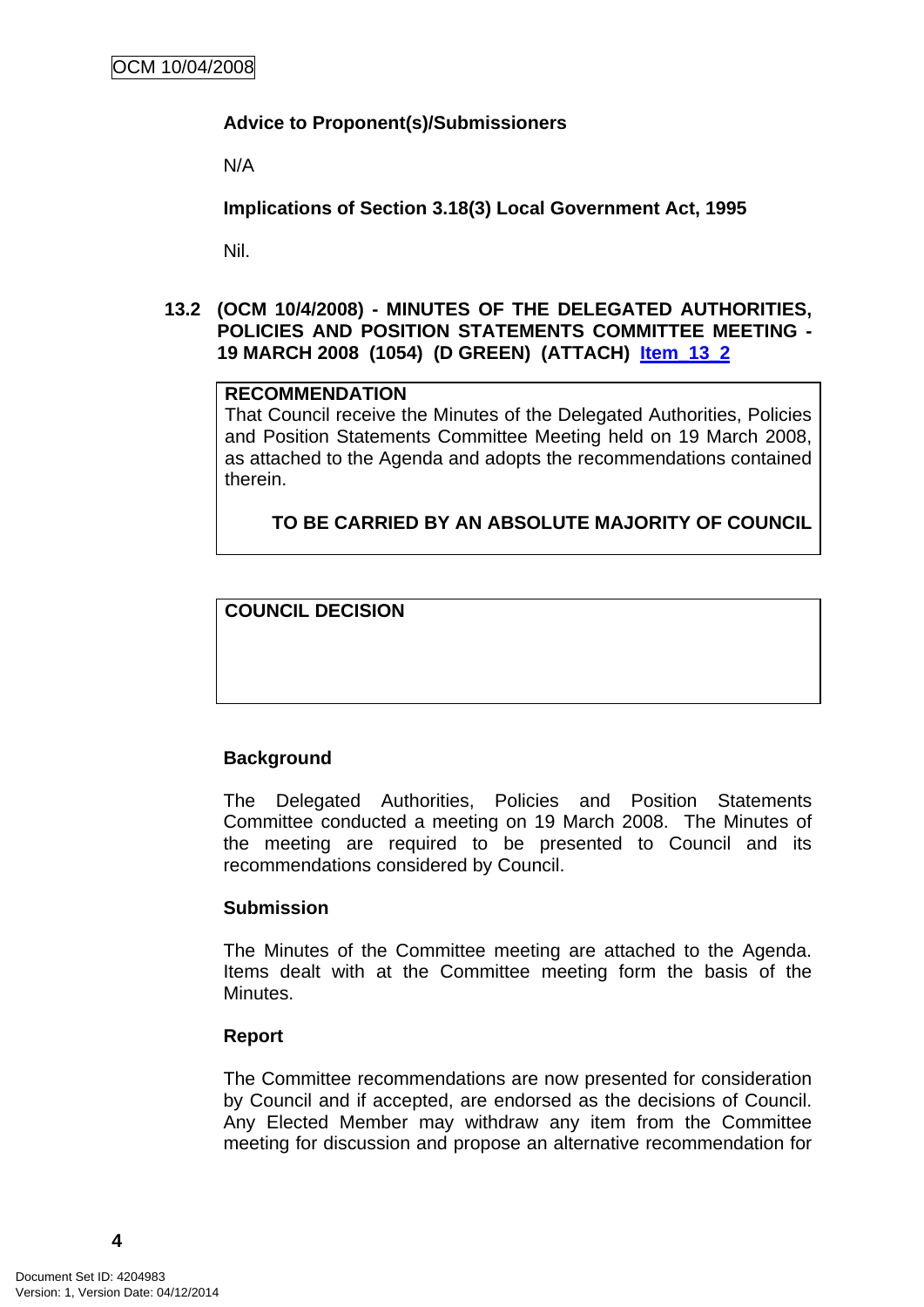Council's consideration. Any such items will be dealt with separately, as provided for in Council's Standing Orders.

An item dealing with a proposed new policy on Coogee residential height requirements lapsed due to conflict of interest provisions. The City's Planning Department has advertised the draft policy for public comment, the results of which will be incorporated into the report to be produced for the July Committee Meeting.

# **Strategic Plan/Policy Implications**

# **Governance Excellence**

• To conduct Council business in open public forums and to manage Council affairs by employing publicly accountable practices.

## **Budget/Financial Implications**

Committee Minutes refer.

# **Legal Implications**

Committee Minutes refer.

## **Community Consultation**

N/A

# **Attachment(s)**

Minutes of the Delegated Authorities, Policies and Position Statements Committee Meeting dated 19 March 2008.

## **Advice to Proponent(s)/Submissioners**

N/A

# **Implications of Section 3.18(3) Local Government Act, 1995**

Nil.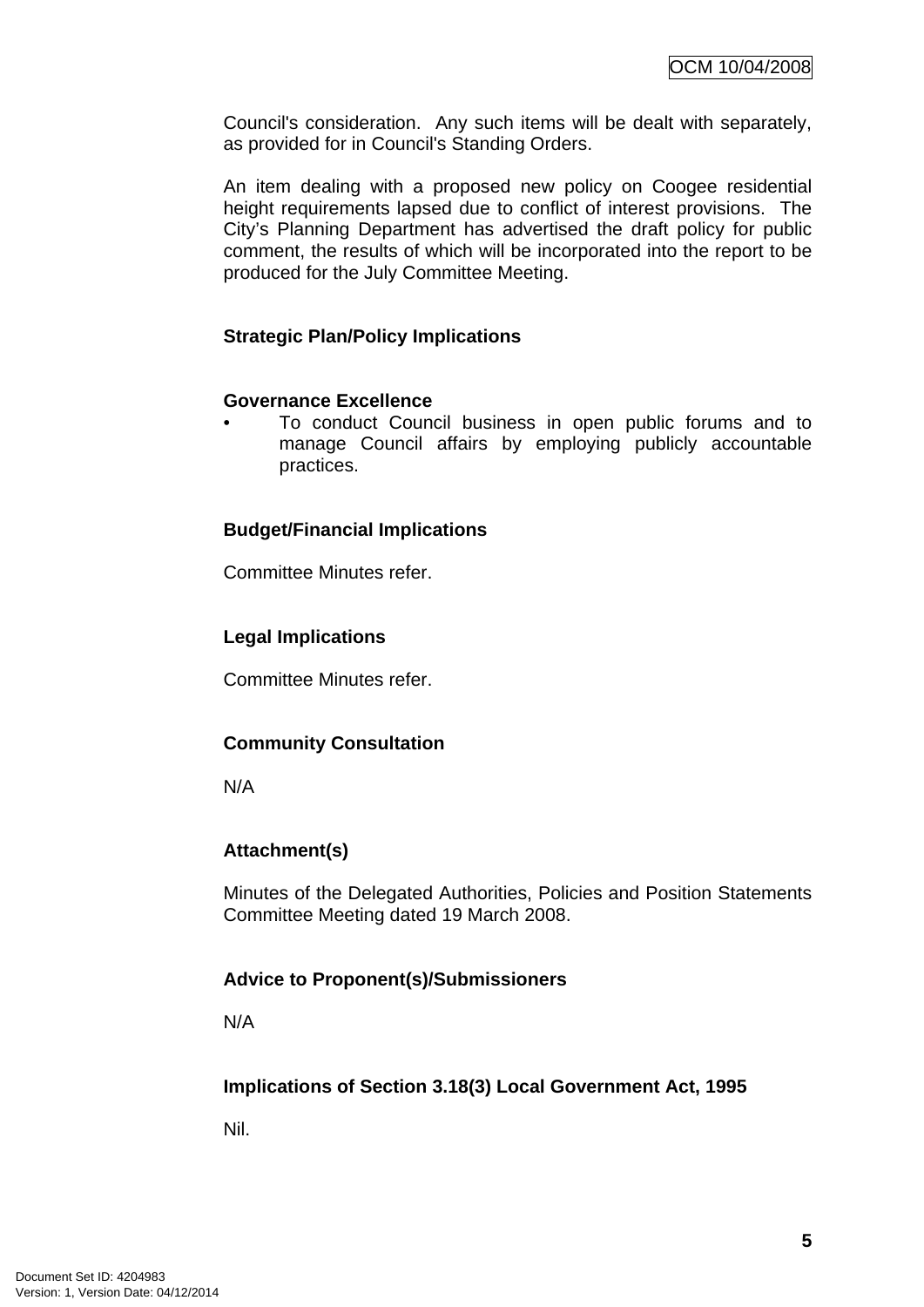## <span id="page-9-0"></span>**13.3 (OCM 10/4/2008) - REVIEW OF WARD BOUNDARIES AND COUNCILLOR REPRESENTATION (1035) (D GREEN) (ATTACH) ITEM\_13\_3**

# **RECOMMENDATION**

That Council:

- (1) gives local public notice advising of a review of its Ward boundaries and Councillor numbers for each Ward;
- (2) based on results of the recent community research undertaken, advertises its preferred model as the retention of the current Ward system (ie. West, Central and East) as shown in the attachments to the Agenda; and
- (3) invites submissions from the public in respect of the review for a period closing 6 June 2008.

# **COUNCIL DECISION**

# **Background**

At the Council meeting conducted on 11 January 2007, the following resolution was carried:

- *(1) retain the current Ward boundaries to be effective for the City of Cockburn elections to be held in 2007;*
- *(2) following the 2007 elections, undertake community research to gauge current elector preferences in relation to Ward and Non-Ward systems of elected member representation for the City of Cockburn;*
- *(3) upon receipt of the results of (2) above, conduct a formal review of its Wards and Councillor representation, in accordance with schedule 2.2 of the Local Government Act, 1995; and*
- *(4) ensure the review undertaken pursuant to (3) above is presented to Council, with any recommendations, by no later than 18 July, 2008.*

Subsequent to the Council elections held in October 2007, community research has been undertaken, the results of which indicate a clear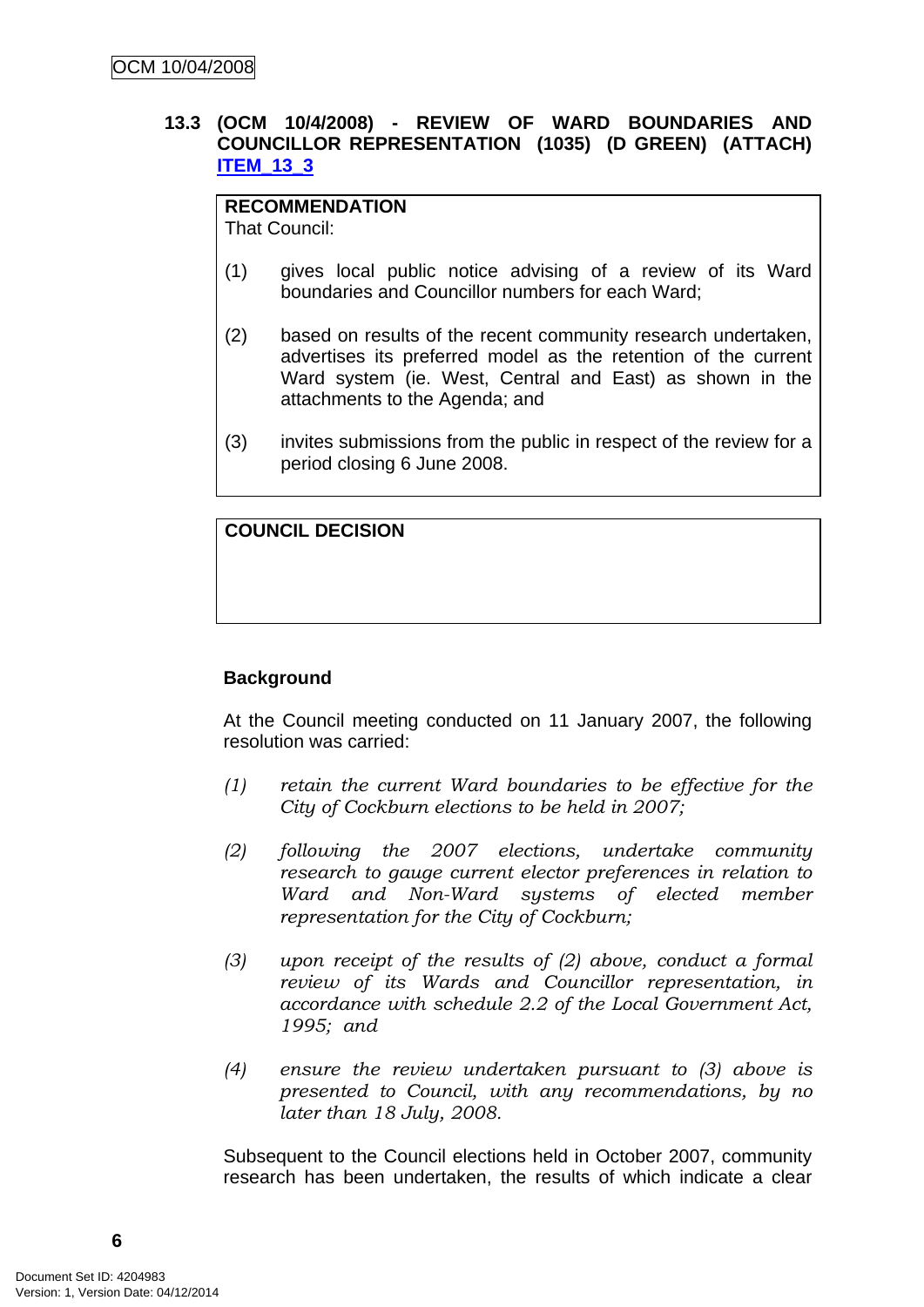preference for the retention of the current Ward system of representation (see attachment).

To ensure compliance with the remainder of Council's decision, it is now necessary for Council to seek public submissions on its review. It is intended that during this period Council's preference be advertised and that any submissions be included in a report for Council's final consideration at its July 2008, meeting.

## **Submission**

N/A

## **Report**

Following the October 2007, local government elections, correspondence has been received from the Local Government Advisory Board re-affirming the requirements of the Local Government Act, 1995, in relation to the statutory provisions regarding a review of the current Ward structure and Councillor numbers.

The Board's assessment of Council's current structure is portrayed as follows:

| Ward    | No. of Cirs | No. of<br><b>Electors</b> | <b>Ward Ratio</b><br>Average | % Ratio<br><b>Deviation</b> |
|---------|-------------|---------------------------|------------------------------|-----------------------------|
| Central |             | 14,299                    | 4.743                        | 11.93                       |
| East    |             | 20,539                    | 6,846                        | $-21.00$                    |
| West    |             | 16,156                    | 5,385                        | 4.82                        |
| ⊺otal   |             | 50.924                    | 5.658                        |                             |

To ensure that any changes can be implemented in time for the 2009 local government elections, any review must be submitted to the Board by 31 December 2008.

It is therefore recommended that this process be dealt with in accordance with the timeframe committed to in Council's January 2007, decision (ie. by July 2008) to enable the Board's requirements to be satisfied.

While there is no statutory provision which specifies any preferred position of Council is required to be submitted for public scrutiny, the Department of Local Government and Regional Development Guidelines on this matter suggest that options should be provided to the public as a means of stimulating participation in the process.

Accordingly, an assessment of the current system, together with an analysis of the community perceptions of the current scenario, has been undertaken. This assessment identifies that there overwhelming support for the current three ward system of representation (2 out of 3 responses in favour) over a non-ward system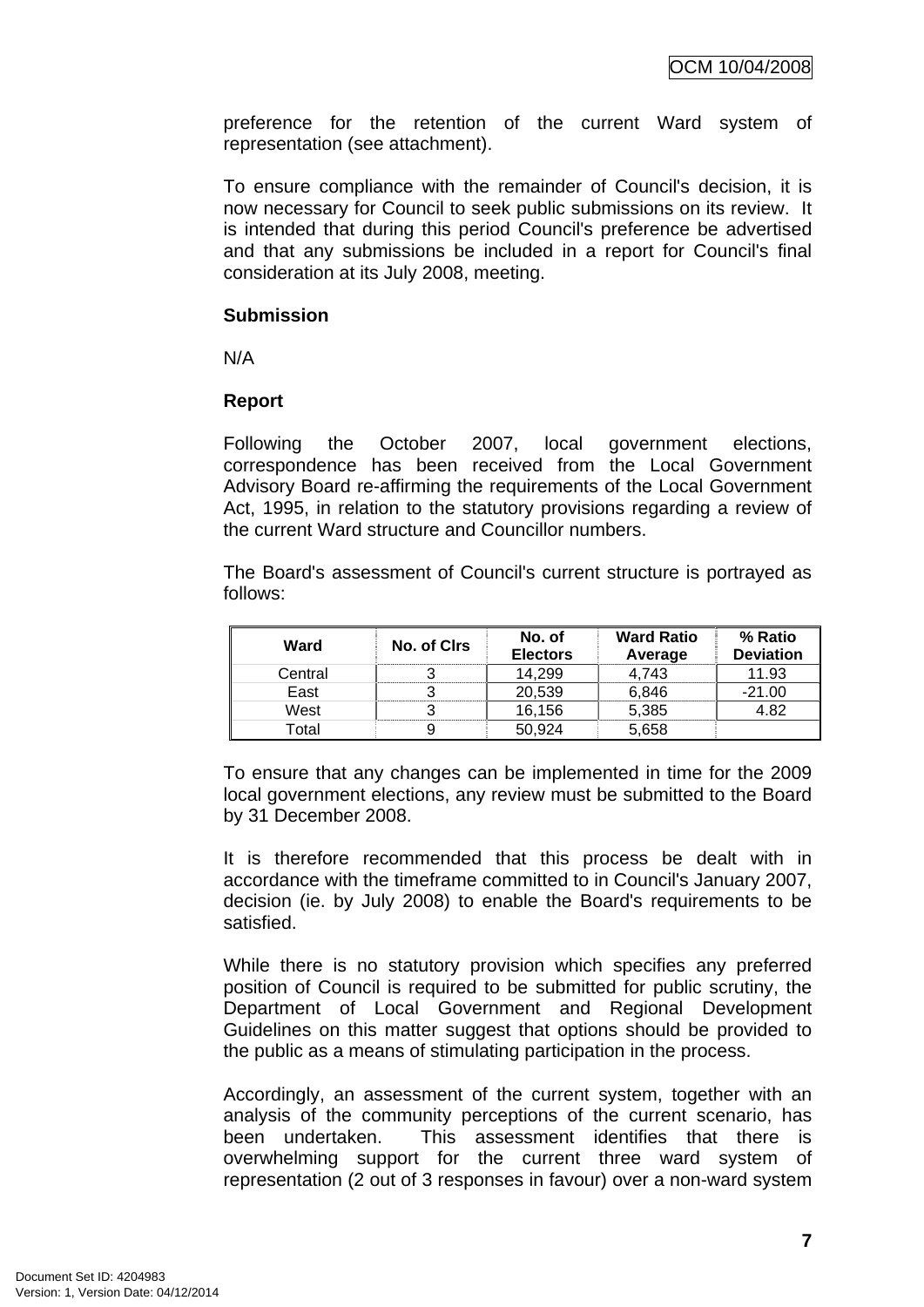(1 in 4 respondents preference). A small percentage of respondents (1 in 16) preferred neither option, although these preferences were not explored in any further detail. With this in mind, a comparison of elector/councillor ratio illustrates that the same inequity in numbers which was highlighted in the January 2007, report is still a factor. That is, the growth of residential development in the East Ward far outweighs those in the Central and West Wards combined.

However, what the latest elector figures also reveals is that the growth rate is not as high as has been predicted in the past. It has been generally considered that the District would be effectively fully developed, in terms of residential stock by 2016. However, given the increase in electors since 2000 equates to about 9,000, there will be at least one more electoral review required by Council before the District will be fully developed. The broader economic data would tend to support this premise, with property affordability likely to be a factor in reducing the population growth rates across parts of the District for the short term future at least. If this is the case, there is no doubt that the development of the district will be curtailed, in terms of population growth, by a minimum of 4 years. This will have an impact on the manner by which any representative structure of Council will be managed into the future.

What was previously considered to be the 'ultimate' scenario timeframe (ie. 2016) is now likely to be beyond 2020, which is well beyond the next statutory timeframe for a formal review to be conducted in accordance with the Act.

Therefore, it is likely that a further 'interim' assessment will be required in 2016, which will impact on the timeframes for which Council will be required to consider its 'ultimate' scenario.

Accordingly, it is recommended that Council does not recommend a Ward restructure which reflects its predicted ultimate development, but rather implement a modified amendment which reflects the current and shorter term situation in terms of elector/councillor ratio numbers.

This has been effected by simply relocating the suburb of North Lake and that part of Bibra Lake (east of North Lake Road) from East Ward to Central Ward. This will provide the Central Ward with the majority of the elector base, but not to the extent that it will unduly impact on the ratio criteria, which should be as equally distributed as possible between the three Wards. The proposal , as suggested, is illustrated as follows:

| Ward    | No. of Cirs | No. of<br><b>Electors</b> | <b>Ward Ratio</b><br>Average | % Ratio<br><b>Deviation</b> |
|---------|-------------|---------------------------|------------------------------|-----------------------------|
| Central |             | 18.278                    | 6,093                        | $-7.53$                     |
| East    |             | 16,520                    | 5.507                        | $+2.81$                     |
| West    |             | 16,196                    | 5,399                        | +4.72                       |
| otal    |             |                           | 5,666                        |                             |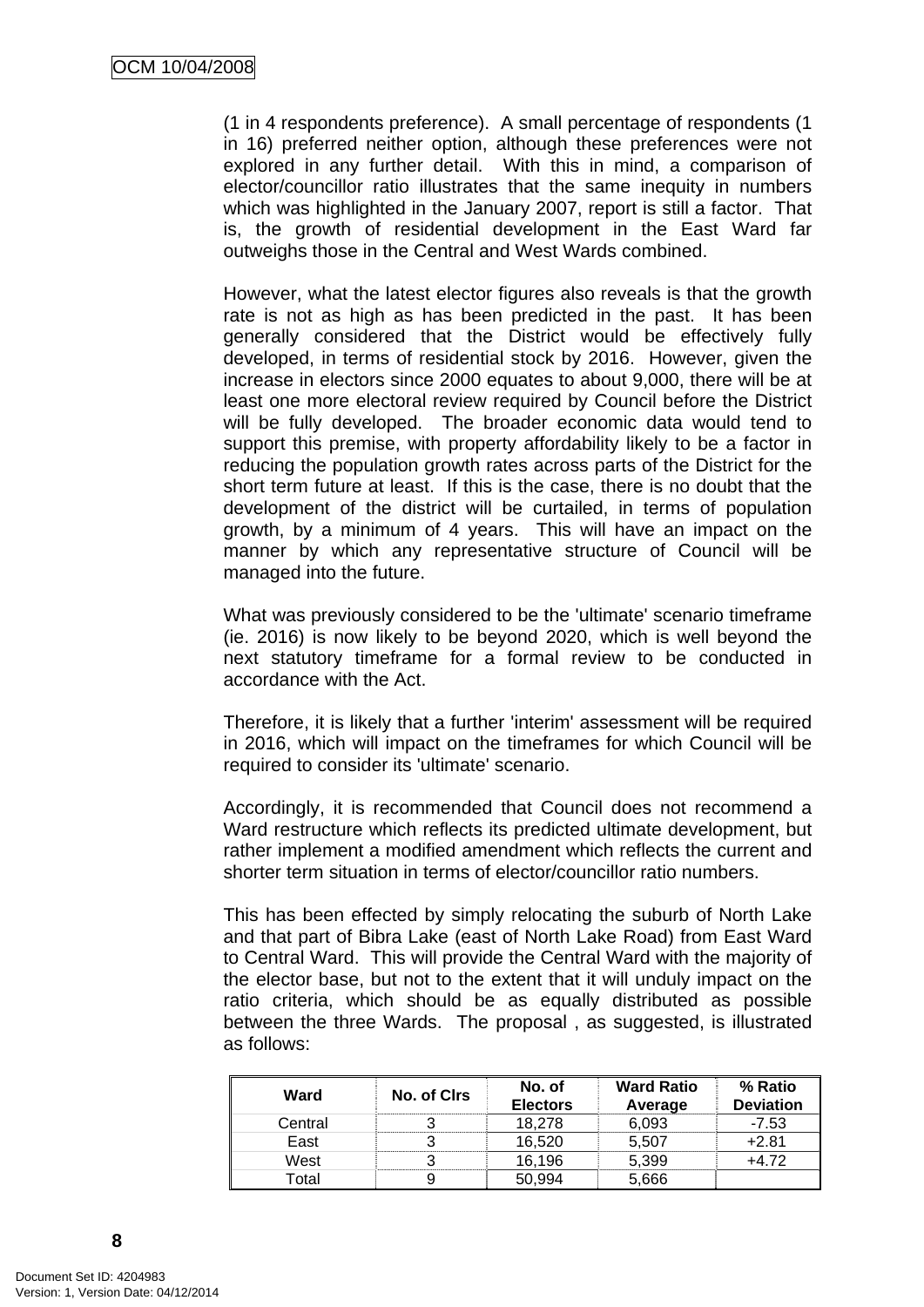While these figures indicate a sharp increase in the elector numbers for the Central Ward, it is highly likely that the growth rate for this Ward will be considerably lower than the East Ward, which will continue to develop at a more accelerated pace and West Ward, which will benefit from the development of North Coogee and in the future, the 'Cockburn Coast' refurbishment programme.

The combined impact of this relatively minor change will be to equalise the elector/councillor ratio in the short term and also the corresponding effect of lessening the inequity in the ratio, which will exist as a result of the East Ward accounting more than half of the expected growth rate to be experienced over the next 8 years.

In addition, any impacts which will result from the recent amendments to suburb boundaries as recommended by Council at its March 2008, meeting will be minimal because of the small numbers of affected electors.

In conclusion, it is recommended that Council endorses the attached model as its preferred option for the terms of this review (ie. until 2016) at which time, a more definite outlook on the ultimate development of the District should have emerged, and a Council decision based on more accurate figures than current estimates will be possible.

The attached option can then be promoted in Council publications as a means of soliciting public comment on this and other alternatives for Council's consideration, which will be required as part of a full report following the close of the submission period. This report will also be required to consider other factors such as financial, physical/topographical features and community of interest issues in addition to the demographic make-up of the District.

For that reason, these matters have not been considered at this stage in this report, however, will be mentioned in Council's publicity of the review process.

## **Strategic Plan/Policy Implications**

#### **Governance Excellence**

• To conduct Council business in open public forums and to manage Council affairs by employing publicly accountable practices.

## **Budget/Financial Implications**

N/A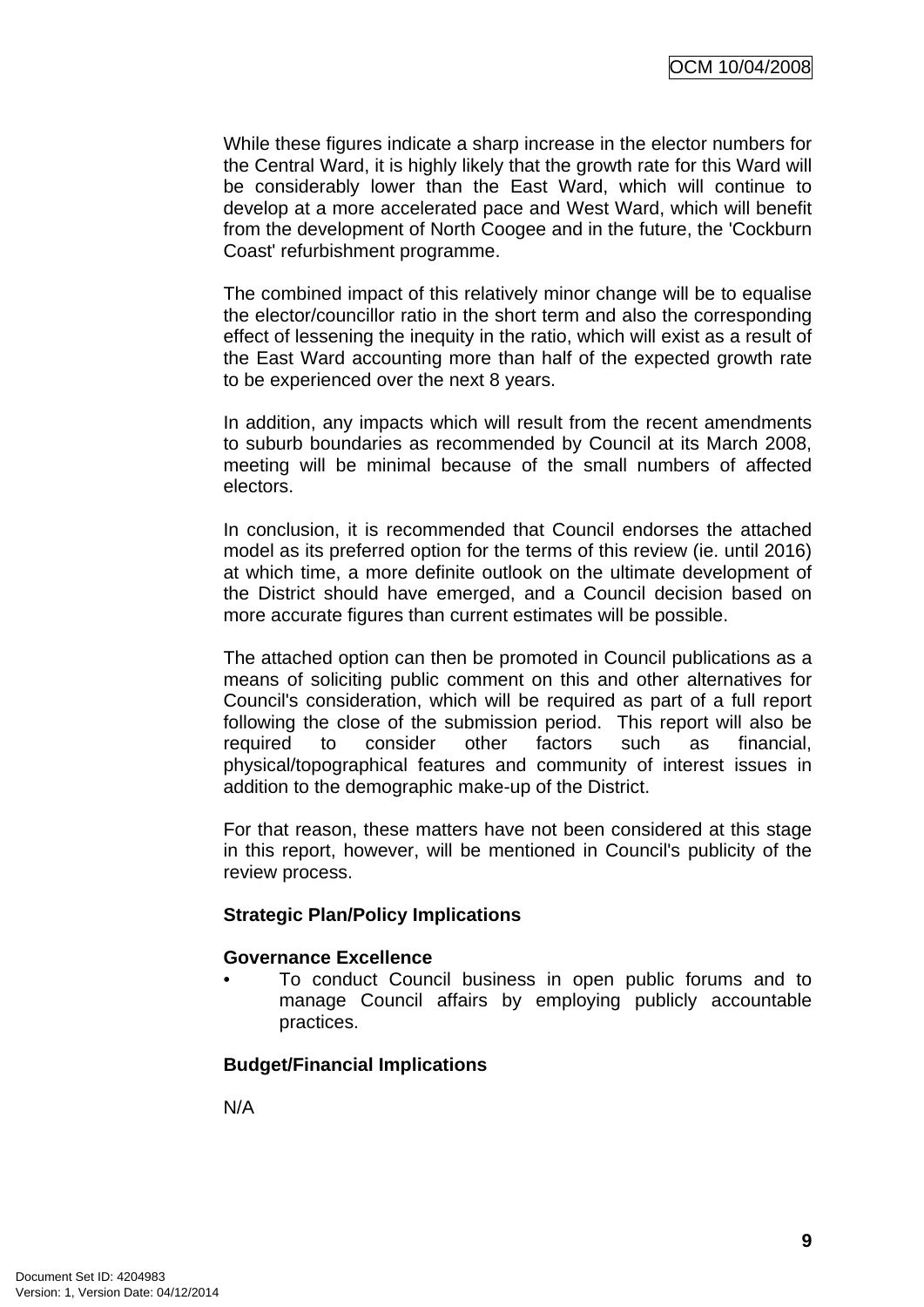# <span id="page-13-0"></span>**Legal Implications**

Schedule 2.2 of the Local Government Act, 1995 refers.

# **Community Consultation**

The review will be subject to extensive public consultation through Council's promotion channels.

# **Attachment(s)**

- 1. Map depicting current Ward boundaries.
- 2. Map depicting optional Ward boundaries, identifying the suburbs of North Lake and Bibra Lake (East of North Lake Road) being transferred from East to Central Ward.
- 3. Extract from Community Research on Preferred Structure.

# **Advice to Proponent(s)/Submissioners**

N/A

**Implications of Section 3.18(3) Local Government Act, 1995**

Nil.

# **14. PLANNING AND DEVELOPMENT DIVISION ISSUES**

**14.1 (OCM 10/4/2008) - MULTIPLE DWELLING DEVELOPMENT (38 DWELLINGS, INCLUDING 2 SINGLE BEDROOM DWELLINGS) - OWNER: PORT CATHERINE DEVELOPMENTS PTY LTD - APPLICANT: TAYLOR BURRELL BARNETT (6008306) (T WATSON) (ATTACH) ITEM\_14\_1**

# **RECOMMENDATION**

That Council:-

- (1) grant its approval for the erection of a multiple dwelling development, comprising 38 dwellings, including 2 single bedroom dwellings, on Lots 100, 9011 and 9016 (Proposed Lot 785) Orsino Drive, Port Coogee, subject to the following conditions:
	- 1. Development can only be undertaken in accordance with the details of the application as approved herein and any approved plans.
	- 2. Nothing in the approval or these conditions shall excuse compliance with all other relevant written laws in the commencement and carrying out of the development.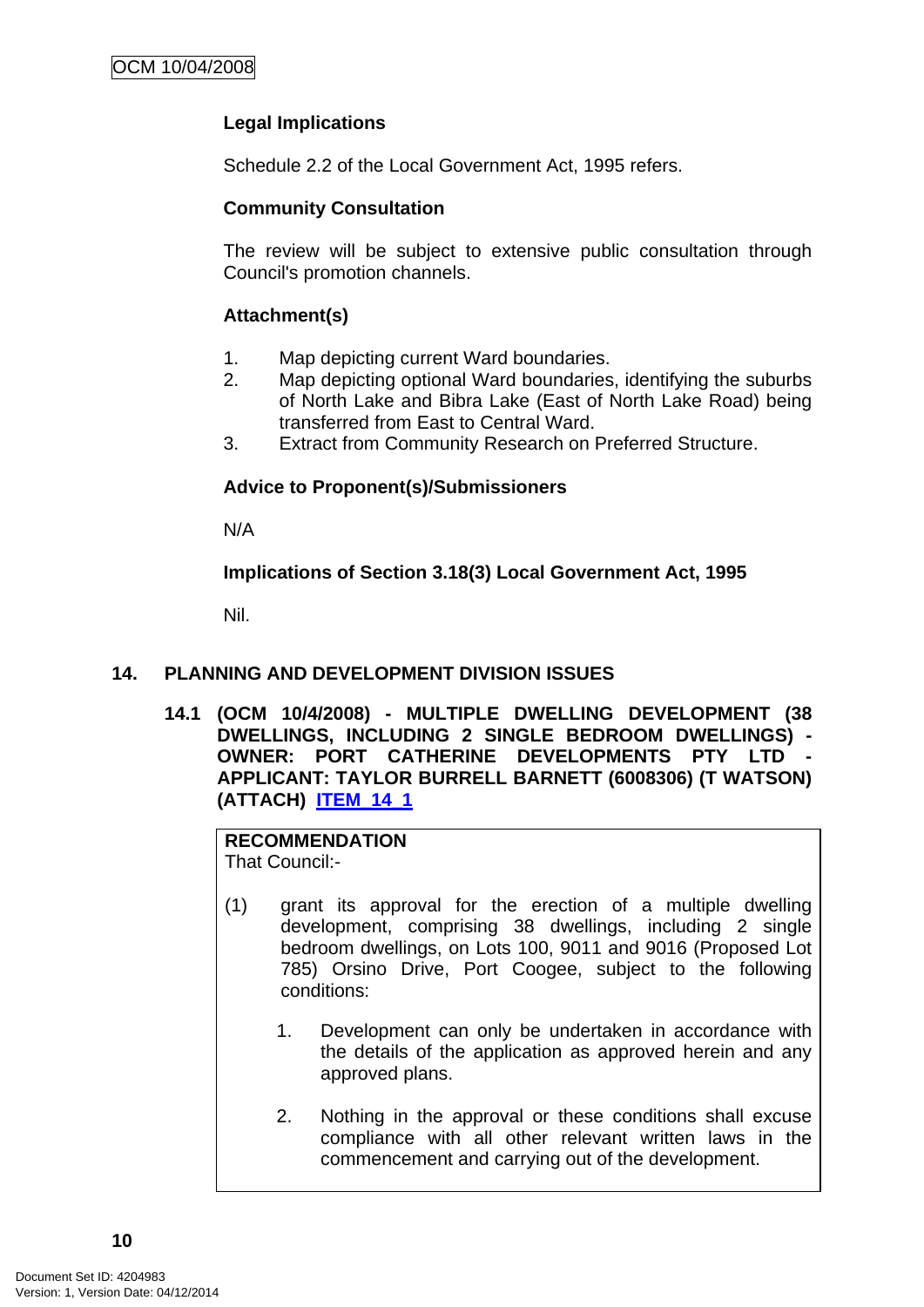- 3. The extent (length) of solid wall comprising the northern section of the eastern boundary being reviewed to the City's satisfaction, the details in respect of which are to be provided to the City's satisfaction prior to the issue of a building licence for any dwellings on the subject property.
	- 4. The Blue/Green glazing identified for the corner of Orsino Boulevard and Road 14, and that proposed for the Road 14 lobby being transparent in nature, the details in respect of which are to be provided to the City's satisfaction prior to the issue of a building licence for any dwellings on the subject property.
	- 5. The details of the Artist Designed wrought iron infill proposed for the pool fence area adjoining Road 14 being provided to the City's satisfaction prior to the issue of a building licence for any dwellings on the subject property. In this regard, the City's seeks infill that has at least 50% transparency.
	- 6. The combined height of the Rough Stone Base and terrace balustrades in the western elevation being no greater in height than 2.2 metres. In all instances, the balustrades should be transparent as noted on the plans.
	- 7. The submission of material, finish and colour details for the development to the City's satisfaction prior to the issue of a building licence for any dwellings on the subject property (having regard for the requirements of the Port Coogee Design Guidelines).
	- 8. The submission of a landscaping plan, detailing in particular:
		- a) the landscaping of all private areas, both soft and hard elements; and
		- b) the northern interface with the adjoining public open space (including the intended fence height and design);

to the City's satisfaction prior to the issue of a building licence for any dwellings on the subject property.

- 9. All landscaping is to be undertaken and completed in accordance with the approved landscape plan prior to the occupation of any dwellings on the subject property.
- 10. The landscaping installed in accordance with the approved landscape plan is to be reticulated/irrigated and maintained to the City's satisfaction.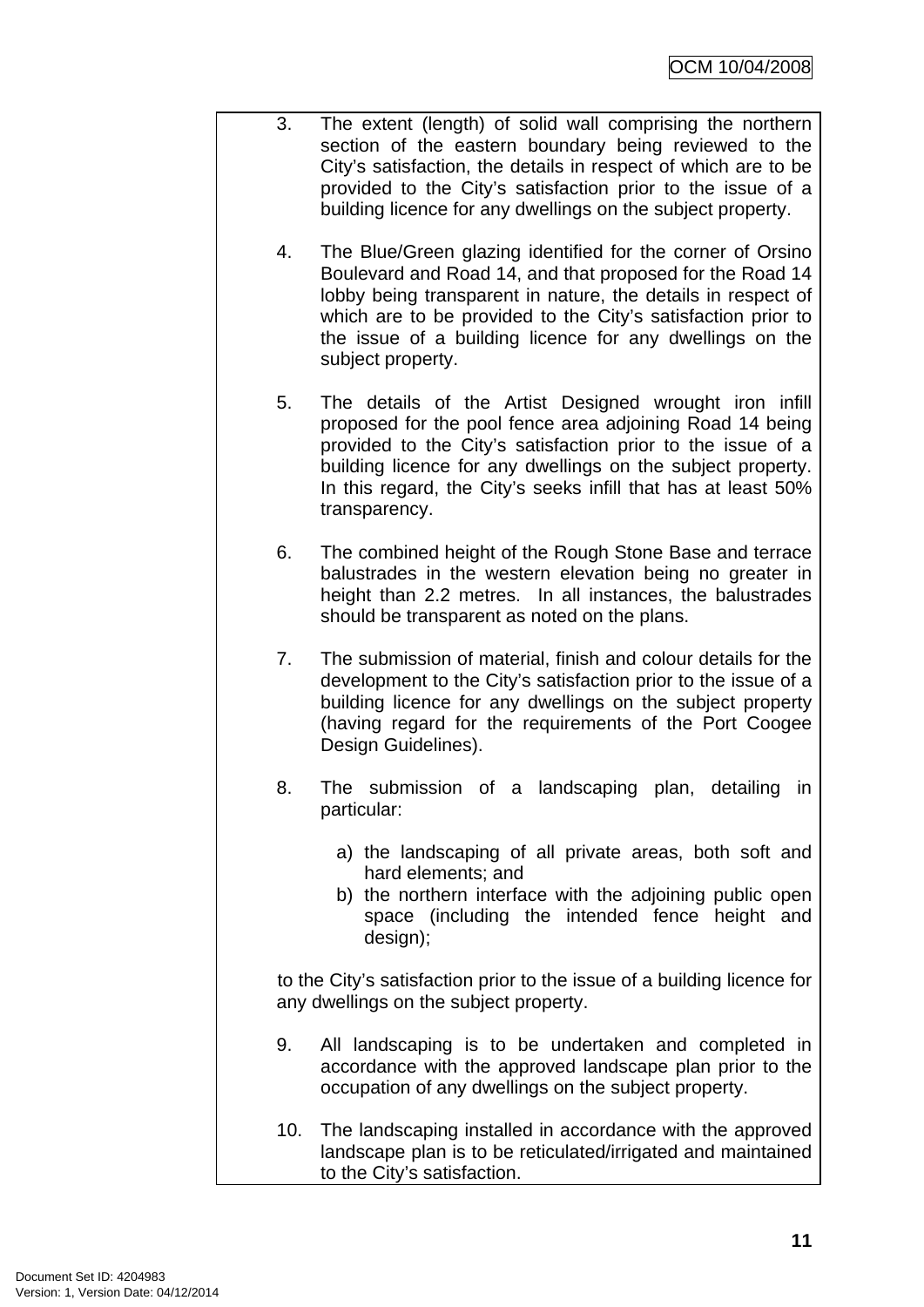- 11. Walls, fences and landscape areas are to be truncated within 1.5 metres of where they adjoin vehicle access points where a driveway and/or parking bay meets a public street or limited in height to 0.75 metres.
- 12. Any retaining wall(s) are to be constructed in accordance with a qualified Structural Engineer's design.
- 13. All sealed areas must be drained so that no stormwater discharges onto road reserve or adjacent properties. Acceptable treatments are on-site disposal structures designed for a 1 in 100 year, 24 hour storm, with contingency for flooding and a 300mm freeboard. The acceptable on-site disposal structures are soakwells/swales/sump/infiltration basins. All stormwater drainage shall be designed in accordance with the document entitled "Australian Rainfall and Runoff" 1987 (where amended) produced by the Institute of Engineers, Australia, and the design is to be certified by a suitably qualified practicing Engineer or hydraulic consultant, to the satisfaction of the City.
- 14 All car parking and access complying with the minimum requirements of the applicable Australian Standard and the Building Code of Australia (including disabled parking).
- 15. The location and allocation of car parking bays to specific dwellings is to be provided prior to the issue of a building licence for any dwellings on the subject property and are to be reflected on any strata plan for the subject property to the City's satisfaction.
- 16. No more than two (2) parking bays being provided per dwelling. Where a dwelling is proposed to be provided with three (3) bays, the third bay is to be used for storage purposes only.
- 17. All visitor car parking bays are to be clearly delineated (marked/signed), available for use in perpetuity and reflected as such on the strata plan for the development/property.
- 18. All service areas (clothes drying areas and bin stores) and service related hardware, including antennae, satellite dishes and air- conditioning units, being suitably located from public view and/or screened, the details of which are to be provided to the satisfaction of the City prior to the issue of a building licence for any dwellings on the subject property.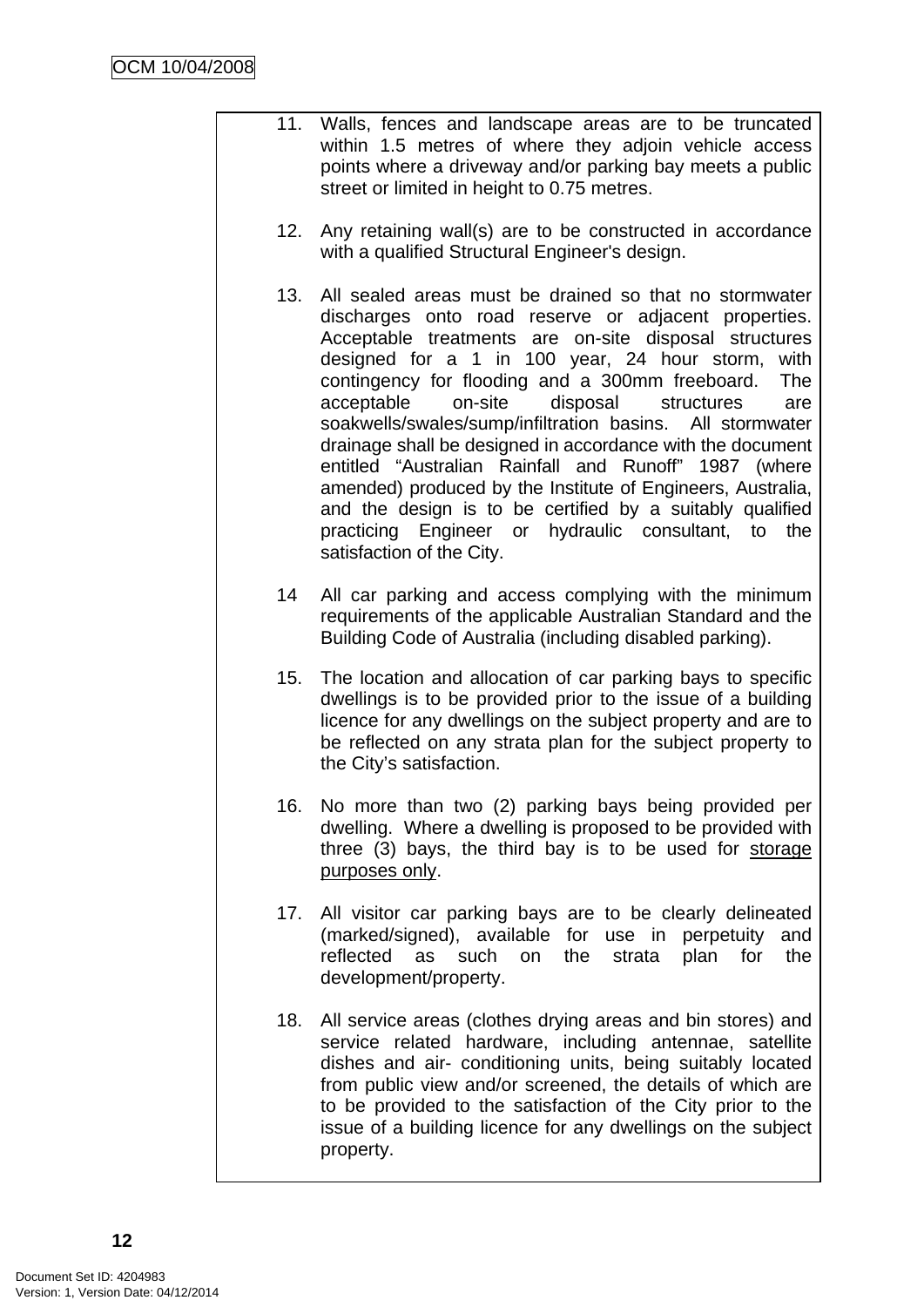- 19. The height of the bin store wall where it abuts Orsino Boulevard being reviewed to the City's satisfaction, the details in respect of which are to be provided to the City's satisfaction prior to the issue of a building licence for any dwellings on the subject property.
	- 20. Any car park ventilation grills and/or panels are to be suitably located relative to the surrounding public domain taking into account the prominence of the subject property. The details are to be provided to the City's satisfaction prior to the issue of a building licence for any dwellings on the subject property.
	- 21. The submission of a Waste Collection and Disposal Strategy to the City's satisfaction (Engineering Services) prior to the issue of a building licence for any dwellings on the subject property.
	- 22. All proposed clearance strategies, filling and dust suppression measures undertaken by the developer must be effective in controlling dust and sand drift from the site to ensure that adjacent properties are not adversely impacted upon. The burning of vegetation is not permitted on-site.
	- 23. The City of Cockburn Local Government Act Local Laws 2000 requires that a detailed Dust Management Plan must be submitted to Health Service. The Dust Management Plan must comply with the City's "Guidelines for the Preparation of a Dust Management Plan for Development Sites within the City of Cockburn". The plan must be approved by an authorised officer prior to the commencement of any earthworks on site.
	- 24. The installation of outdoor lighting (if proposed) is to be in accordance with the requirements of Australian Standard AS 4282-1997: 'Control of the Obtrusive of Outdoor Lighting'.
	- 25. The submission of a construction management plan, to the satisfaction of the City prior to the issue of a building licence for the subject property, detailing how it is proposed to manage:
		- a) access to and from the site;
		- b) the delivery of materials and equipment to the site;
		- c) the storage of materials and equipment on the site;
		- d) the parking arrangements for contractors and subcontractors; and
		- e) other matters likely to impact on the surrounding properties.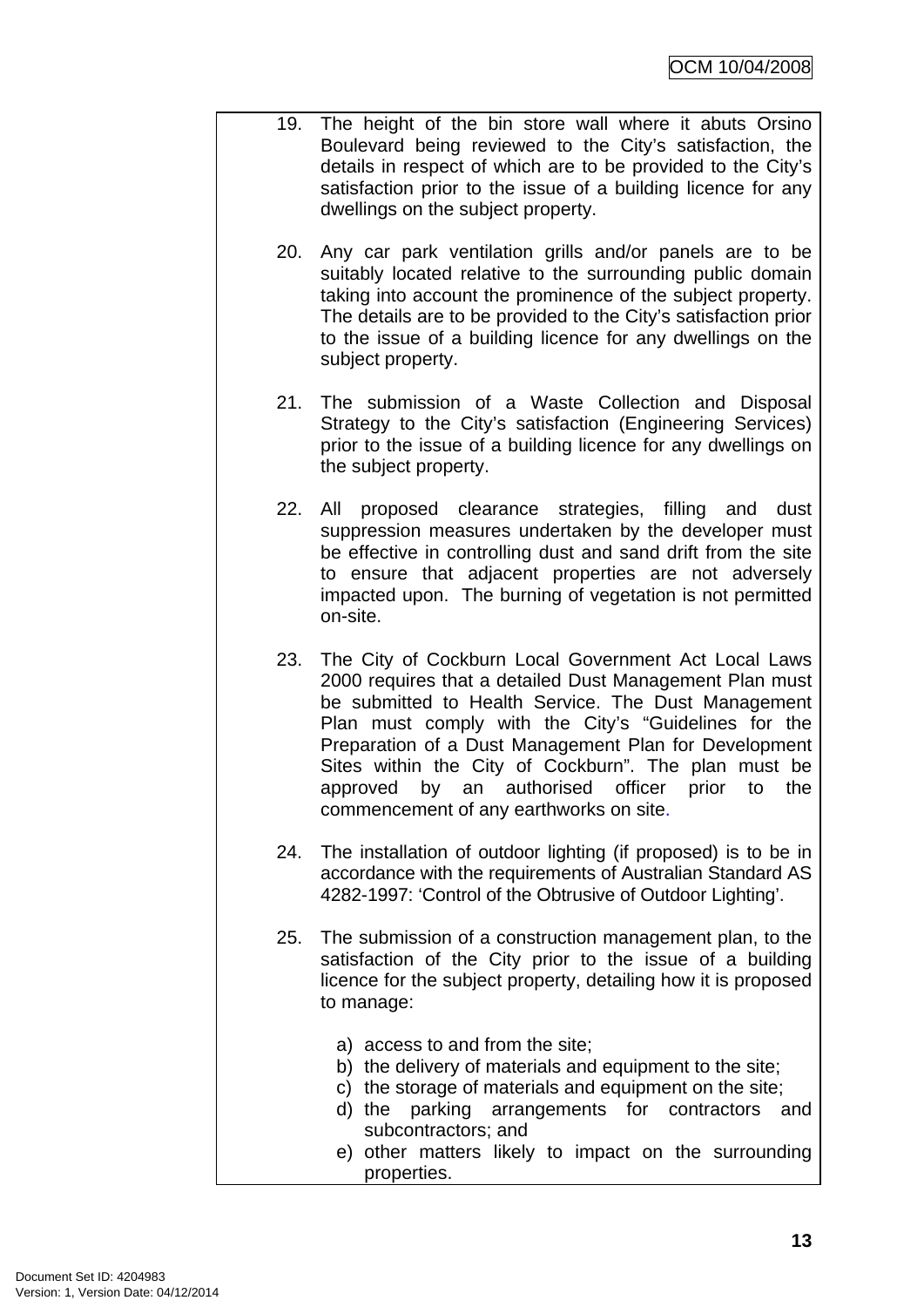26. No building (or related) activities associated with this approval causing noise and/or inconvenience to neighbours being carried out after 7.00pm or before 7.00am, Monday to Saturday, and not at all on Sunday or Public Holidays.

# FOOTNOTES

- 1. The application has been determined on the basis of the plans and information provided to Council for assessment.
- 2. In the event there are any questions regarding the requirements of this approval, or the planning controls applicable to the land and/or location, Council's Planning Services should be consulted.
- 3. The Council accepts no responsibility or liability in respect of the location of the development relative to any new lot boundary/ies. This is the sole responsibility of the applicant/landowner/developer (to ensure development complies with the necessary setbacks and easements from new lot boundaries).
- 4. With respect to the supported variation regarding visitor parking bay numbers, the City's support in this regard is based on the close relationship of kerbside parking bays to dwelling entry points at the ground floor level. The City's support is also based on minor nature of the variation and the provision of two (2) service bays in the basement parking level.
- 5. In relation to condition 3, the City seeks to ensure the pedestrian experience of the development adjoining Orsino Boulevard is positive and interactive. The wall proposed is considered contrary to achieving the desired outcome due to its solid nature, for a distance of approximately 25 metres.
- 6. In relation to conditions 6 and 19, the City seeks to ensure a builtform interface with Road 13 that is pedestrian in scale and interactive in nature.
- 7. With respect to condition 20, given the prominent location of the subject land, the placement of services and related hardware will require specific attention at working drawings stage. With respect to air conditioning condenser units, a generic approach to screening such units may be necessary (through a consistent screening element in balustrades for example).
- 8. The development is to comply with the requirements of the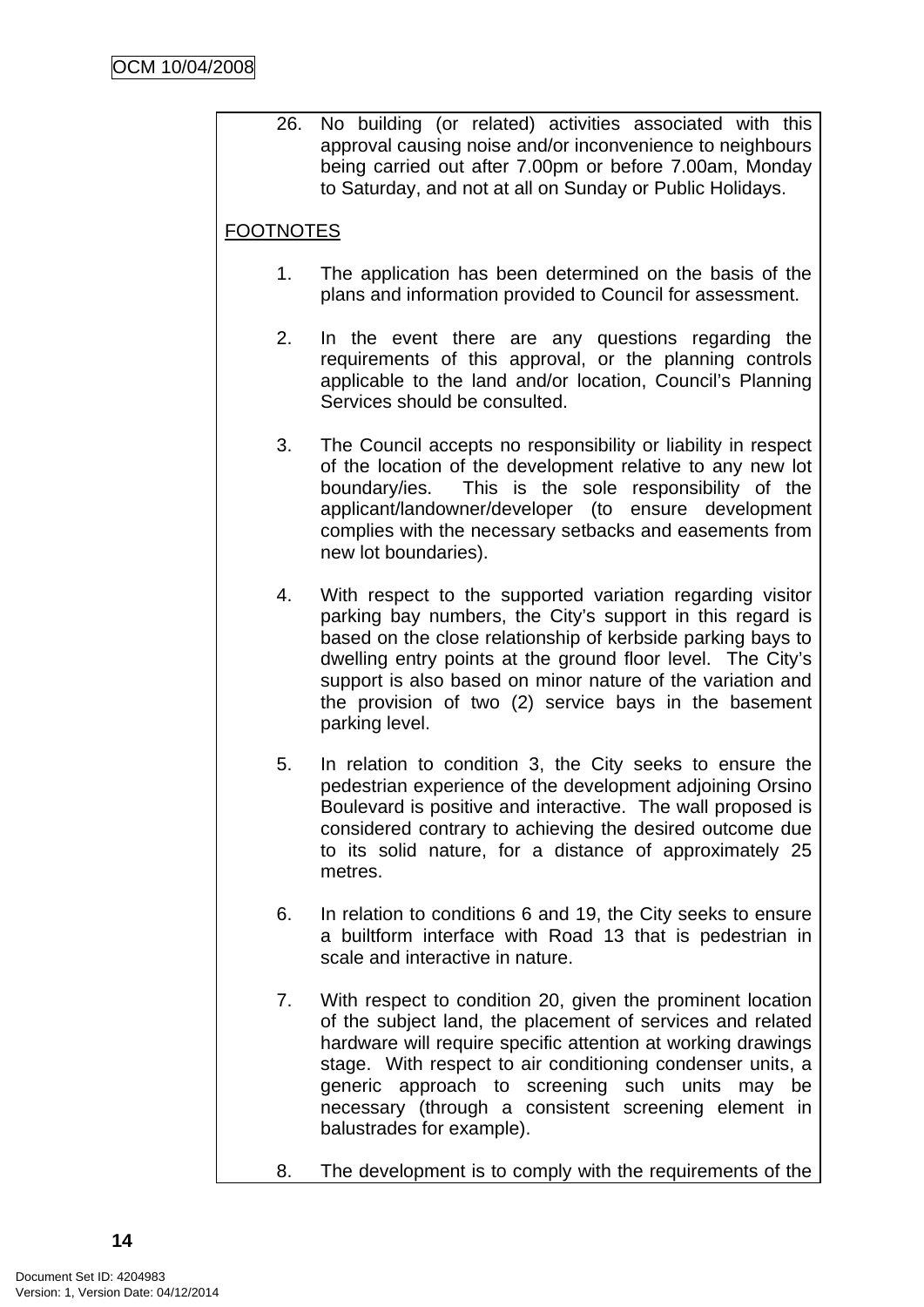#### Building Code of Australia.

- 9. If the development the subject of this approval is not substantially commenced within a period of 2 years, or such other period as specified in the approval after the date of the decision, the approval shall lapse and be of no further effect.
- 10. Where an approval has so lapsed, no development shall be carried out without the further approval of the City having first been sought and obtained..
- (2) issue a Notice of Determination of Application for Planning Approval under the City of Cockburn Town Planning Scheme No. 3; and
- (3) advise the applicant of Council's decision accordingly.

# **COUNCIL DECISION**

# **Background**

The subject land is situated on the western (coastal) edge of the Port Coogee project area, on the south side of the Marina Village precinct. When created, the lot will be 5251 square meters in size and will abut the public open space link between Stage 1 and the beach. The Detailed Area Plan for the lot (and Lot 786) was approved in principle by Council at its February 2008 meeting subject to a number of minor changes.

## **Submission**

In accordance with the zoning of the proposed lot under the amended Port Coogee Structure Plan, application has been made to develop 38 multiple dwellings on the land. In detail, the following is proposed:

- 1. A basement parking level containing 76 bays (74 resident; 2 service).
- 2. Three (3) levels of builtform extending around the southern, western and northern boundaries of the land (containing 36 dwellings).
- 3. Two (2) single bedroom dwellings on the south western corner of the lot.
- 4. Resident amenities, including a gym/pool area and a large internal courtyard.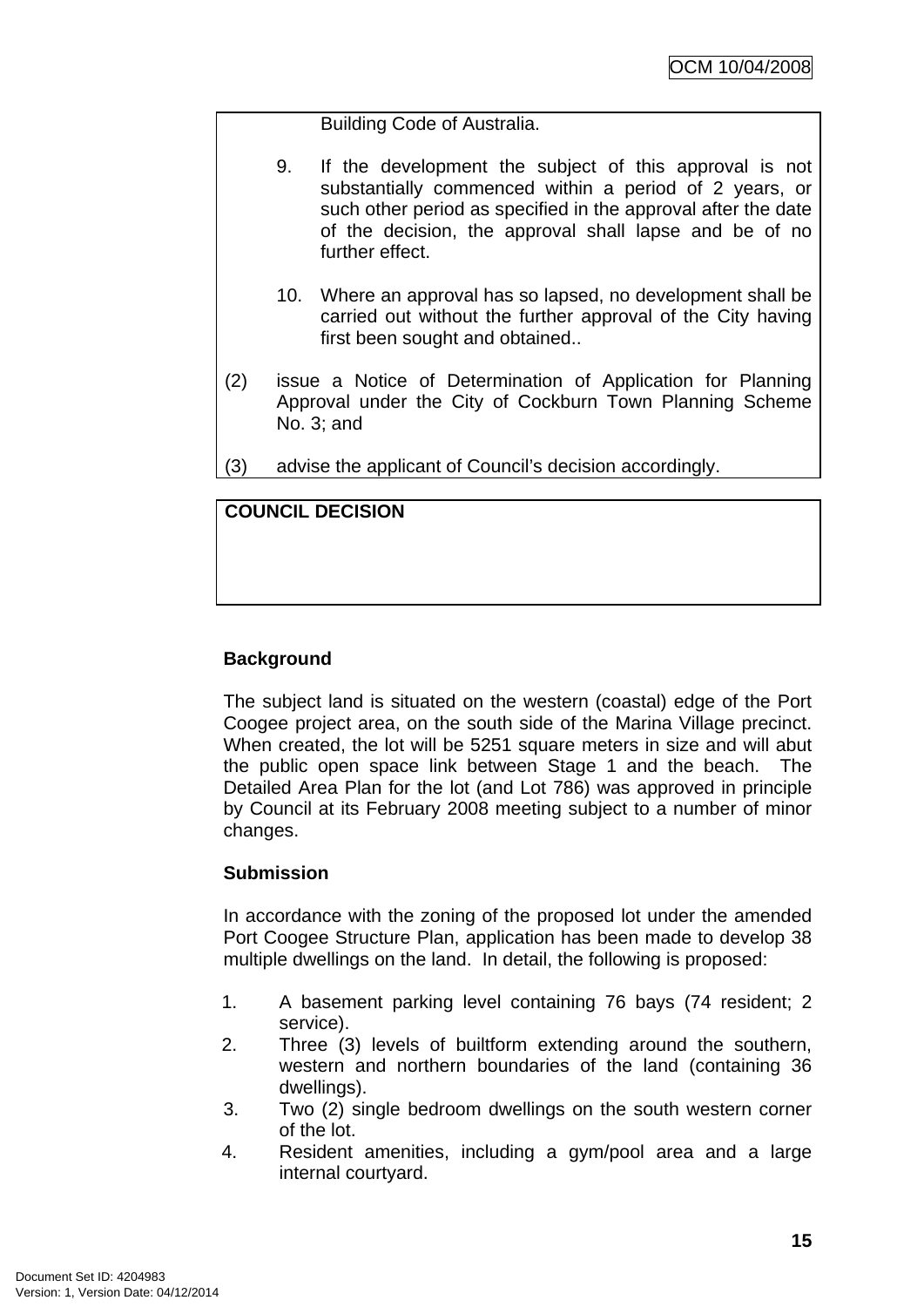Vehicular access to the basement level parking will be via a crossover on Orsino Boulevard. This same crossover will serve five (5) visitor and two (2) resident bays in the courtyard. Pedestrian access to the development will be available from Orsino Boulevard and the southern frontage of the proposed lot (currently road 14). Additionally, pedestrian access will be directly available to all (12) ground floor units.

# **Report**

The following matrix provides an account of compliance with the planning controls (the Detailed Area Plan and R-Codes) applicable to the land.

| <b>Standard</b>    | <b>Provision</b>    | <b>Compliance</b>                              |
|--------------------|---------------------|------------------------------------------------|
| Use                | <b>Residential</b>  | Yes (residential)                              |
| Density            | <b>R80</b>          | Yes (42 dwellings permissible, 38<br>proposed) |
| <b>Plot Ratio</b>  | $1.0:1.0$ (5,251m2) | No $-$ 1.05:1.0 (or $\sim$ 5535m2) – see       |
|                    |                     | report                                         |
| Height             | 3 storeys/13.6m     | Generally – see report                         |
| Setbacks           | As per DAP          | Generally - see report                         |
| Open Space         | DAP/R-Codes         | Yes (55% of site, $\sim$ 57% proposed)         |
|                    |                     | Communal, 16m2/dwelling                        |
|                    |                     | 608m2, ~1041m2 proposed                        |
| <b>Car Parking</b> | R-Codes             | Generally – see report                         |

# *Plot Ratio*

The plot ratio proposed for the site exceeds that permitted by approximately 284 square metres. This in part reflects the location and nature of development proposed for the land i.e. a lesser number (than that permitted) of larger dwellings.

From a planning perspective, the additional plot ratio is supported for the following reasons:

The extra floor space in part responds to the City's desire to see builtform reinforce the corner of Orsino Boulevard and Road 14.

Initially, a single level structure was proposed for this corner. Given the importance of Orsino Boulevard and the practice of reinforcing corner locations in 'mainstreet' environments, the City requested this aspect of the development be increased in height and presence, resulting in the two (2) single bedroom dwellings;

• The additional floor space after taking the above into account is minor as a percentage of that permissible.

Furthermore, it is important to note that whilst plot ratio is a relevant consideration, it is often regarded a somewhat rudimentary, arbitrary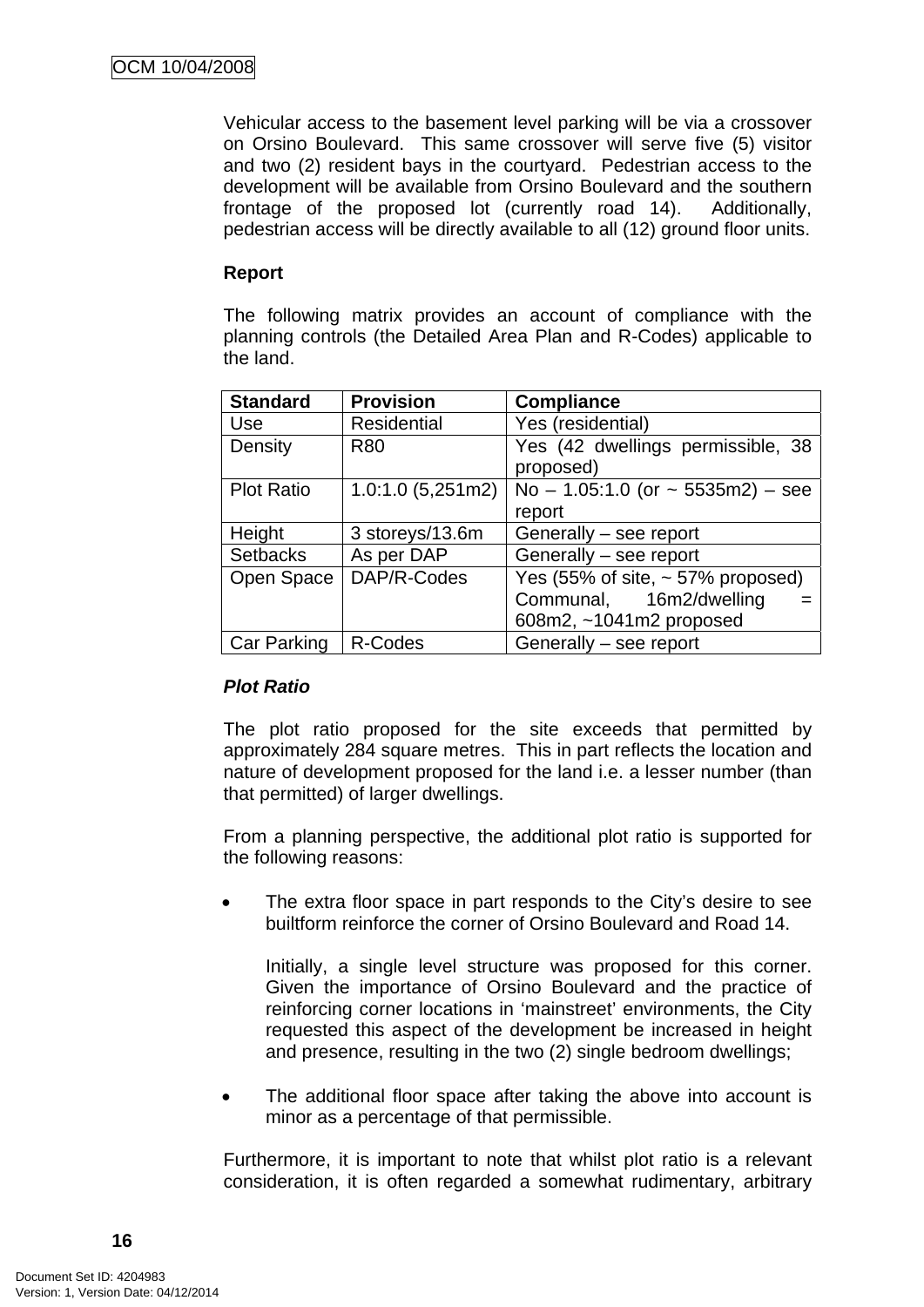measure. Across Port Coogee, considerable emphasis is being placed on builtform outcomes, particularly how development addresses the street environment and/or public open space. In the subject instance, the proposed development will provide a responsive address where it meets the public domain.

#### **Height**

With the exception of a feature element above the north-west corner of the building, the proposal sits beneath the height control applicable to the land. The element above the north-west corner is supported as an element of interest that will assist in defining the corner location.

In addition to building height, particular concern has been expressed in regard to ground floor levels (heights) where they sit adjacent to adjoining streets and the north side public open space. The objective is to achieve a meaningful relationship between internal floor levels and the pedestrian environment. To protect this objective, a number of conditions are proposed to ensure the disparity between the two levels is not too great.

#### **Setbacks**

The building setbacks are generally compliant with the requirements of the DAP. The objective of the required setbacks is an 'urban' form of development, providing for a strong edge to the public environment. In this regard, there are some elements at the lower level of the building that require further detailing to ensure a positive interface with the public domain. Conditions regarding these elements are recommended.

## Car Parking

Resident parking is proposed in accordance with the requirements of the R-Codes. As with other similar developments in Port Coogee and South Beach, a condition limiting the number of bays to two (2) per dwelling is recommended. Any third bay i.e. for larger dwellings is to be used for storage purposes only.

Eight (8) visitor parking bays are required to be provided on-site. In total, seven (7) bays are proposed; this includes the two (2) service bays in the basement. The minor variation to the required number is supported in the knowledge that the development will be surrounded by kerbside visitor parking in the adjoining road reserves. It is expected this parking will be well used by visitors to ground floor dwellings.

## **Other**

Other matters typically addressed by conditions of approval on applications similar to that proposed include: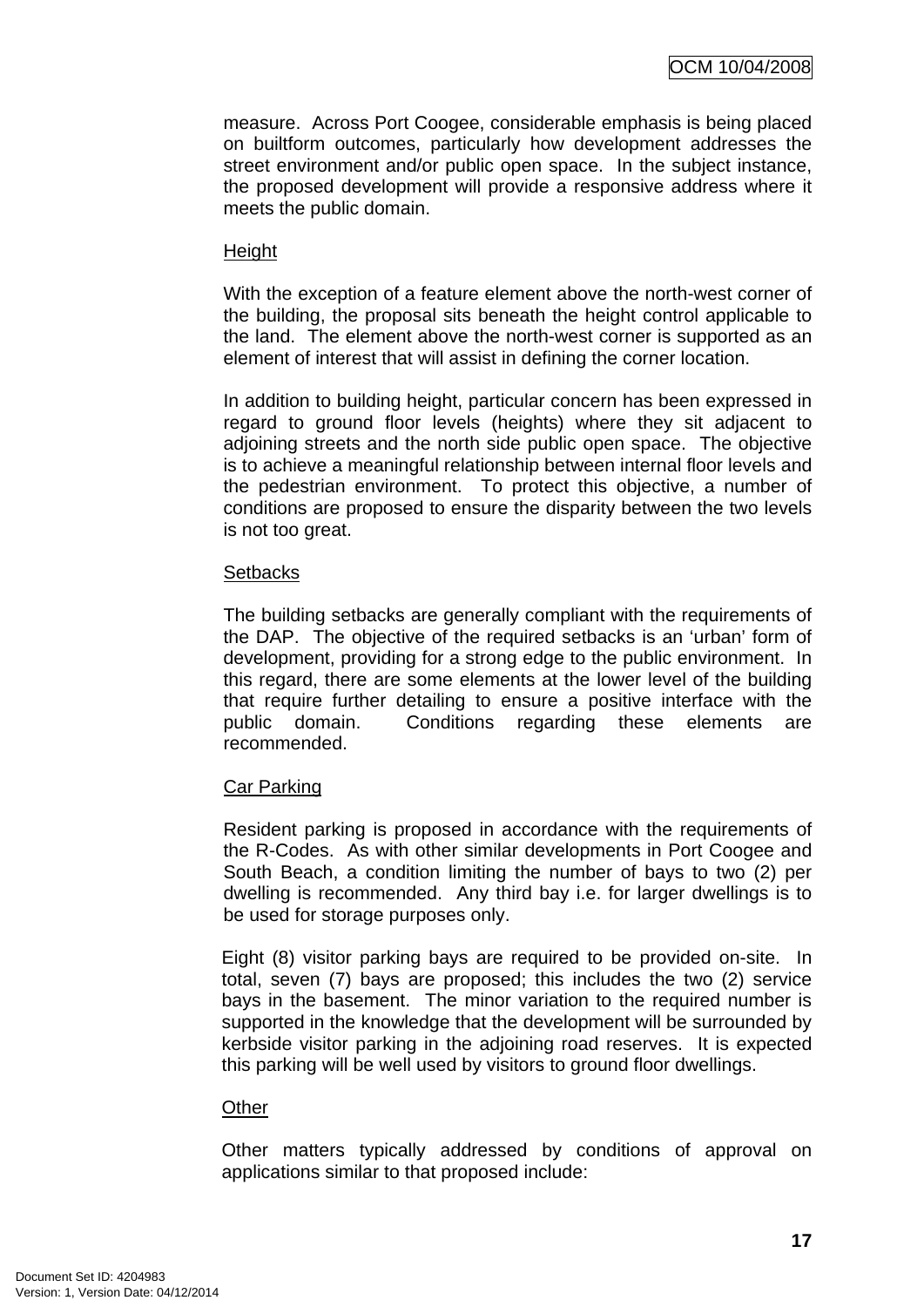- The submission of material, finish and colour details;
- Service hardware details i.e. where service hardware such as air conditioning condenser units are to be located on-site and/or screened (if necessary); and
- Landscaping details.

The above matters need to be addressed to the City's satisfaction prior to the issue of a building licence for the development.

#### **Conclusion**

 The subject proposal is considered to be of a high standard, addressing the key principles fundamental to achieving a positive and interactive environment between the public and private domains. The development will also provide a mix of dwellings types and sizes, important in the creation of a diverse population and community. Bearing these in minds and the comments above, it is recommended that Council conditionally approve the application under Town Planning Scheme No. 3.

#### Recommendation

That Council conditionally approve the application for the erection of 38 multiple dwellings (including two single bedroom dwellings) on Lots 100, 9011 and 9016 (Proposed Lot 785) Orsino Boulevard, Port Coogee. It is also recommended the Council resolve to:

- issue a Notice of Determination of Application for Planning Approval; and
- advise the applicant of Council's decision.

## **Strategic Plan/Policy Implications**

## **Demographic Planning**

- To ensure the planning of the City is based on an approach that has the potential to achieve high levels of convenience and prosperity for its citizens.
- To ensure development will enhance the levels of amenity currently enjoyed by the community.

## **Lifestyle and Aspiration Achievement**

• To identify community needs, aspirations, expectations and priorities for services that is required to meet the changing demographics of the district.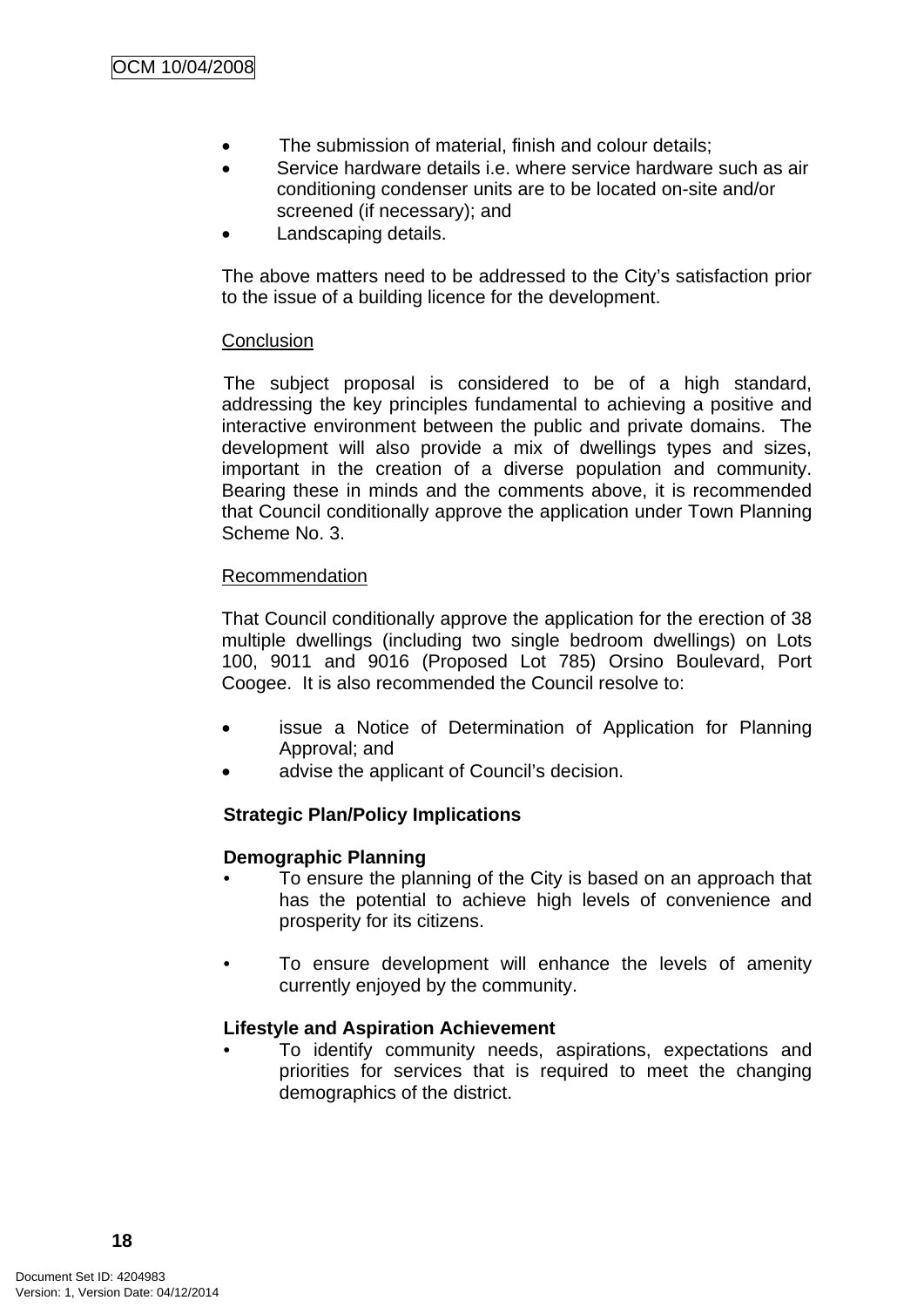# <span id="page-22-0"></span>**Budget/Financial Implications**

In the event an application for review to the State Administrative Tribunal arises in respect of any of the conditions proposed to be imposed on approval, there may be a cost to be borne by the City.

# **Legal Implications**

Town Planning Scheme No.3 R-Codes Port Coogee Structure Plan (including DAP's) Planning and Development Act 2005

## **Community Consultation**

Not undertaken, noting the proposal is generally in accordance with the relevant planning controls

# **Attachment(s)**

- (1) Location plan;
- (2) Site plan, floor plans and elevations.

# **Advice to Proponent(s)/Submissioners**

The Proponent(s) and those who lodged a submission on the proposal have been advised that this matter is to be considered at the 10 April 2008 Council Meeting.

## **Implications of Section 3.18(3) Local Government Act, 1995**

Nil.

#### **14.2 (OCM 10/4/2008) - DEDICATION OF LAND AS ROAD RESERVE PURSUANT TO SECTION 56 (1)(B)(I) OF THE LAND ADMINISTRATION ACT 1997 - LOT 8506, 8508 & 8509 ON PLAN 43622 (451856, 451855) (K SIM) (ATTACH) ITEM\_14\_2**

# **RECOMMENDATION**

That Council;

- (1) request that the Minister for Planning and Infrastructure dedicate Lots 8506, 8508 & 8509 on Plan 43622 as a Road Reserve, pursuant to Section 56(1)(b)(i) of the Land Administration Act 1997; and
- (2) indemnify the Minister Planning and Infrastructure against reasonable costs incurred in considering and granting this request.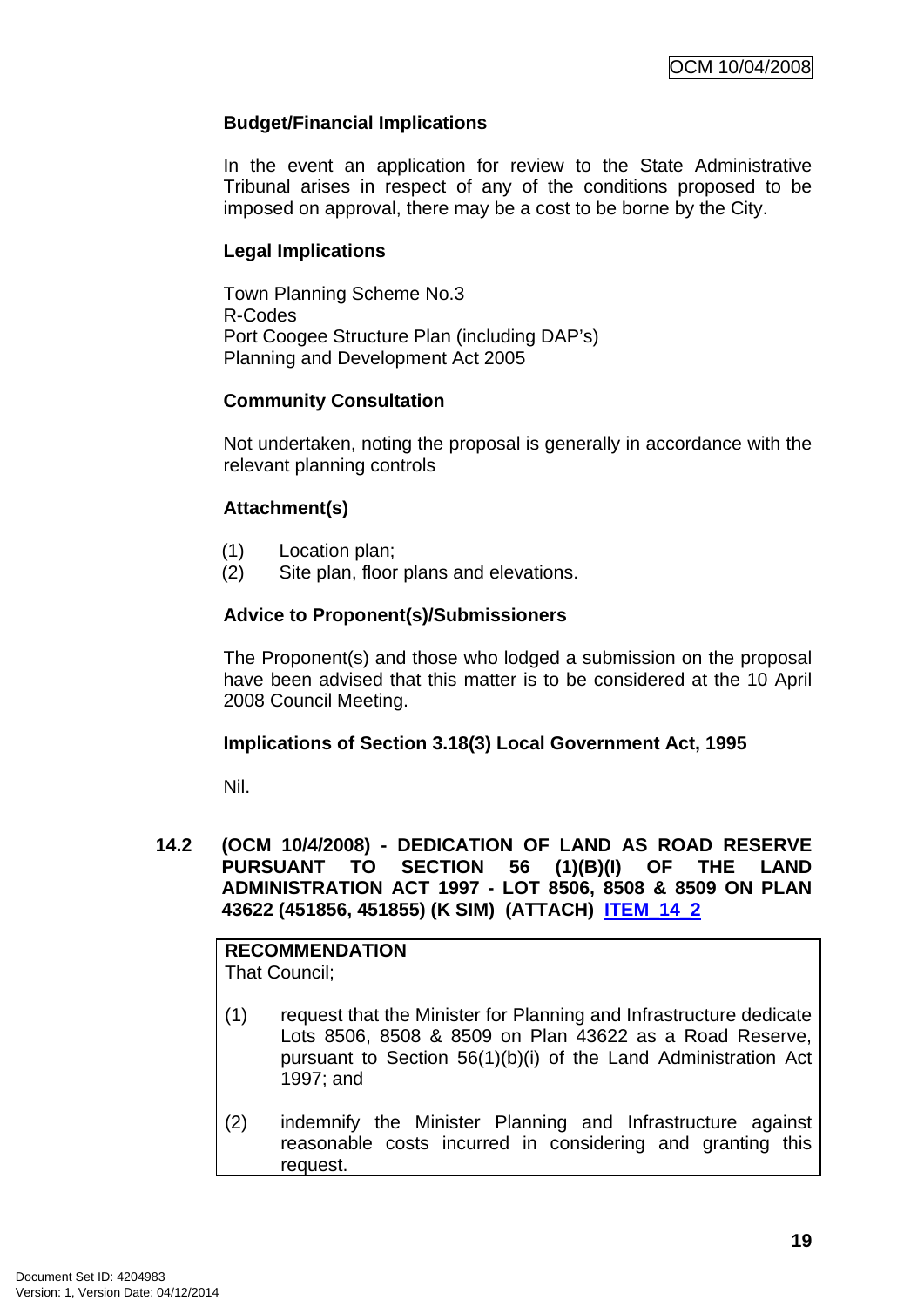# **COUNCIL DECISION**

# **Background**

The subject land parcels are shown as Heywood, Darcy and Koolan Lanes respectively on Landgate Survey Plans.

## **Submission**

McMullin Nolan licensed surveyor on behalf of the owners, Stockland South Beach P/L, has written to the City requesting that the subject laneways be dedicated as public roads.

## **Report**

McMullin Nolan, as the Licensed Surveyors for the subdivision, report that the laneways were not vested as road reserves automatically when the Deposited Plan 43622 was registered because the widths of the laneways were less than 6.00 metres. Section 295(5) of the Local Government Act 1960 stipulates that Local Authorities only assume care, control and management of roads that are greater than 6.00 metres in width. This provision has been subsequently amended by clause 172 of the Planning and Development Act 2005. Clause 295(5) however applied at the time of the initial lodgement of the Deposited Plan. It is the intention of the subdivision that the laneway be available to the public at large.

Accordingly, it is recommended that the City request the Minister for Planning and Infrastructure to vest the relevant laneways shown as Heywood, Darcy and Koolan Lane, North Coogee, as public roads. The procedure for the dedication is set out in Section 56 of the Land Administration Act 1997. The Laneways were constructed along with the rest of the subdivisional roadworks at the time of the subdivision. Clause (4) of Section 56 requires the local government to indemnify the Minister in respect to all costs and expenses reasonably incurred by the Minister in considering and granting the request.

## **Strategic Plan/Policy Implications**

# **Demographic Planning**

• To ensure the planning of the City is based on an approach that has the potential to achieve high levels of convenience and prosperity for its citizens.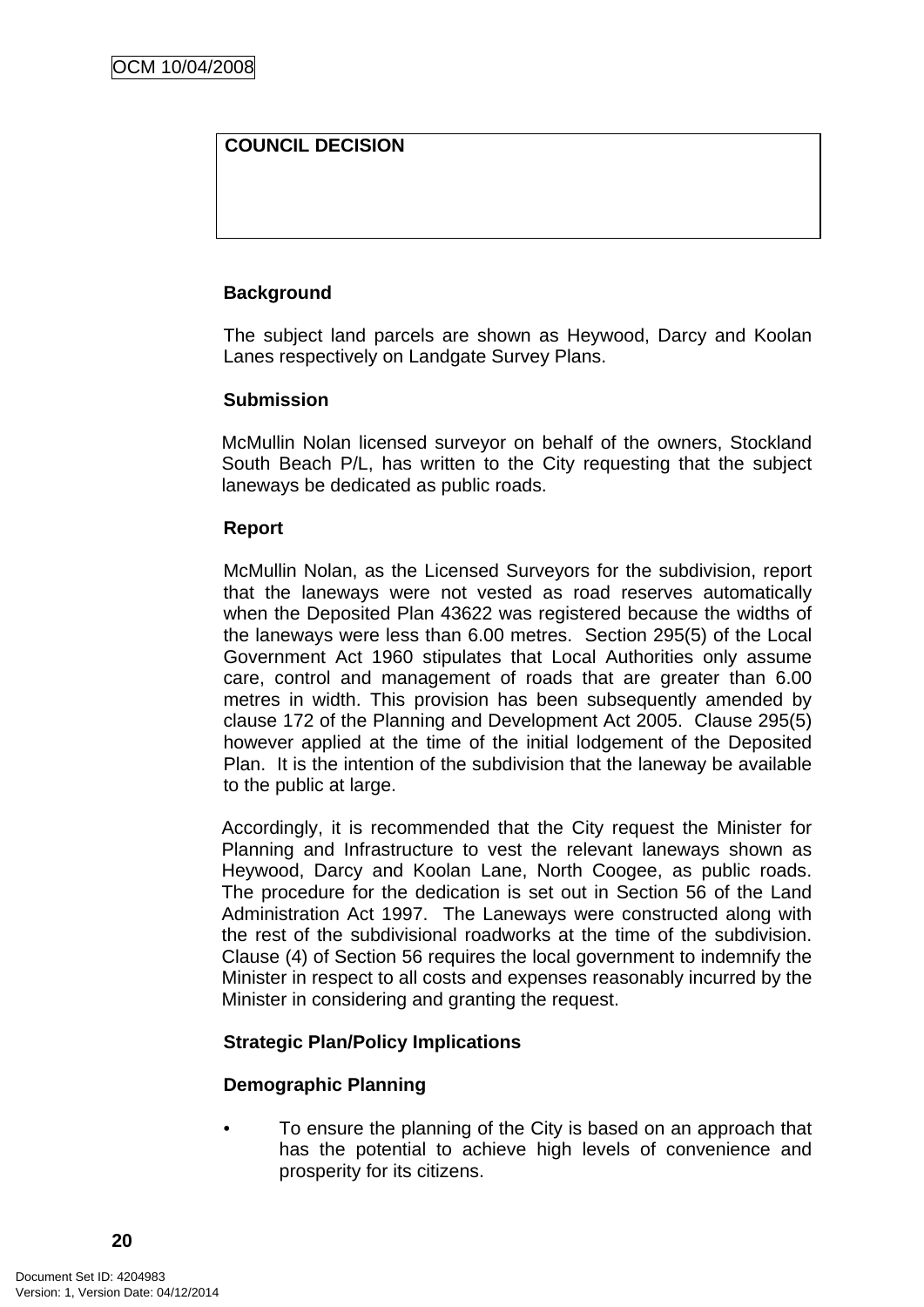<span id="page-24-0"></span>To ensure development will enhance the levels of amenity currently enjoyed by the community.

# **Budget/Financial Implications**

The dedication is pursuant to Section 56 of the Land Administration Act 1997, which requires the City to indemnify the Minister in respect to all costs and expenses, incurred considering and granting the request. These cannot be quantified at this time, but are expected to be minor.

# **Legal Implications**

Land Administration Act 1997 refers.

# **Community Consultation**

N/A

# **Attachment(s)**

Location Plans

# **Advice to Proponent(s)/Submissioners**

The Proponent(s) have been advised that this matter is to be considered at the 10 April 2008 Council Meeting.

# **Implications of Section 3.18(3) Local Government Act, 1995**

Nil.

# **14.3 (OCM 10/4/2008) - SALE OF PORTION OF LOT 14 HAMMOND ROAD, SUCCESS (55143961) (D ARNDT) (ATTACH) ITEM\_14\_3**

# **RECOMMENDATION**

That Council:

(1) accept the offer of \$50,204 exclusive of GST from Hammond Gardens Private Estate No. 2 Pty Ltd for the purchase of 326 square metres of Lot 14 Hammond Road, Success subject to the purchaser meeting all costs associated with the subdivision and application for balance certificate of title;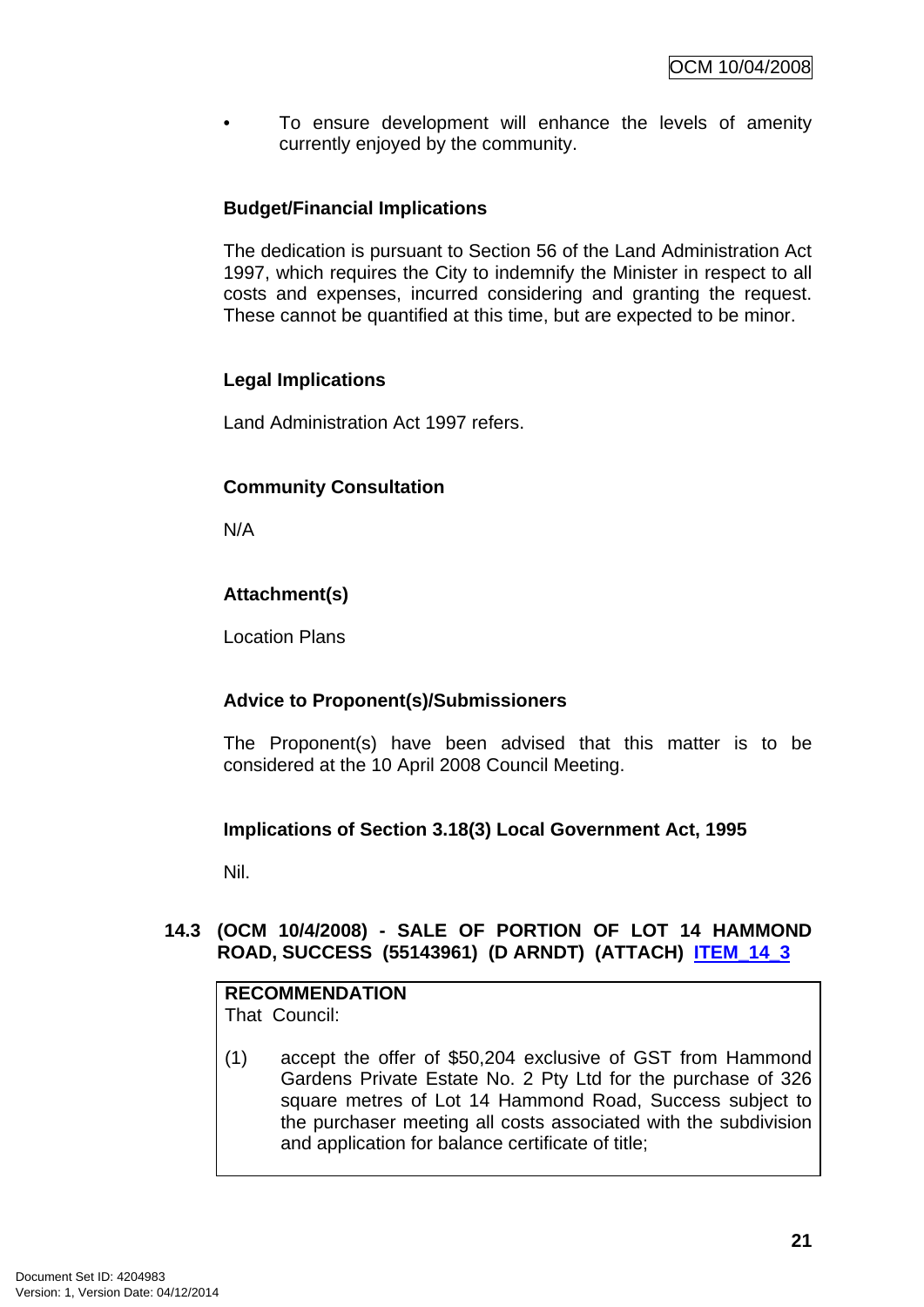- (2) transfer the proceeds of the sale to the Land Development Reserve Account; and
- (3) formally agrees to provide access to Lot 14 Hammond Road, Success to Hammond Gardens Private Estate No. 2 Pty Ltd to undertake the required works prior to the creation of the subject titles.

# **COUNCIL DECISION**

# **Background**

At its meeting on the 14 February, 2008, Council resolved the following:

- (1) defer the decision to sell 326 sq.m. of Lot 14 Hammond Road, Success to Hammond Gardens Private Estate No.2 Pty Ltd;
- (2) enter into negotiations with Hammond Gardens Private Gardens Estate No.2 Pty Ltd for an increased price for the portion of Lot 14; and
- (3) refer the outcome of negotiations to a future meeting of Council for determination.

## **Submission**

Hammond Gardens Private Estate No. 2 Pty Ltd initially made a written offer to purchase two separate portions of Lot 14 (170sqm & 156sqm) for a consideration of \$45,640.

## **Report**

Hammond Gardens are the subdividers of land north and south of Lot 14. The structure plan approved by Council clearly shows that there should be two road connections, 13 metres in width, across Lot 14 at two separate points, approximately 140 metres apart.

Lot 14 is a 15 metre wide strip of land formerly used as an open drain. Its current function is as an over land drainage outlet in the event of a one in a hundred year storm event.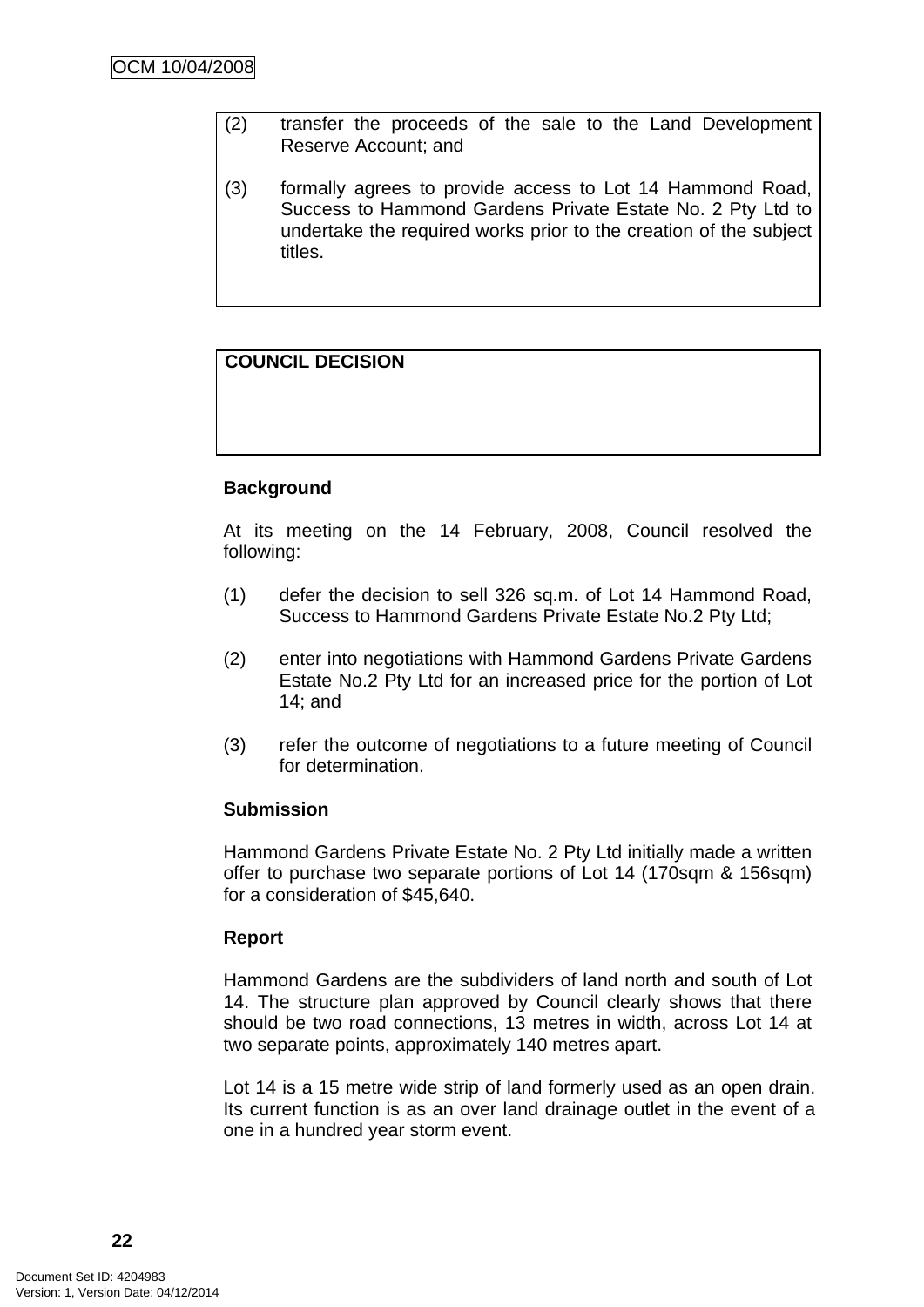A subdivision application connecting the subdivisional estates has been forwarded to the Western Australian Planning Commission.

The application shows the two road way sections with the balance of the land to remain as a single freehold lot for drainage purposes. Hammond Gardens Private Estate No.2 Pty Ltd has agreed to beautify the balance of the land in conjunction with the adjoining subdivision works while at the same time maintaining the over land flow drainage function of Lot 14.

A valuation report dated 13 September 2007 has been supplied by Wayne Shroy of McGees, Licensed Valuer, acting on behalf of the City. The valuation report determines the market value of the two parcels of land to be \$45,640 exclusive of GST. The valuation utilises a direct market comparison approach as the primary method of valuation, essentially analysing sales evidence at a rate per square metre of land area, taking into account lot size, zoning, and location and market factors.

Council Officers contacted McGees who confirmed that their September 2007 valuation was still valid in February 2008, as land prices had not significantly varied.

In negotiations with Hammond Gardens Private Estate No.2 Pty Ltd they have subsequently provided a revised offer, based on the original valuation of \$140 per metre square plus a premium of 10% exclusive of GST. They have also requested that should Council accept the offer that the City also provides access to Lot 14 for the required works to be undertaken as titles are not likely to be transferred before works are completed.

Given Council's view on this matter Officers arranged an additional independent valuation to be undertaken. The valuation was supplied by Pember Wilson & Eftos, Licensed Valuers, determined that the market value of the two parcels of land to be \$46,200 exclusive of GST.

Pursuant to Section 3.58 of the Local Government Act, the proposal was advertised in the West Australian Newspaper on 12 December 2007. The advertised offer was \$45,640 whereas the recommendation is \$50,204. The variation amounts to \$14 per square metre and is not considered to be materially different to the advertised figure. It is not considered necessary to re-advertise the disposition. At the conclusion of the statutory advertising period there were no objections to the proposal.

Given that the two independent valuations have determined that the market price is approximately \$140 per metre square it is recommended that Council accept the offer by Hammond Gardens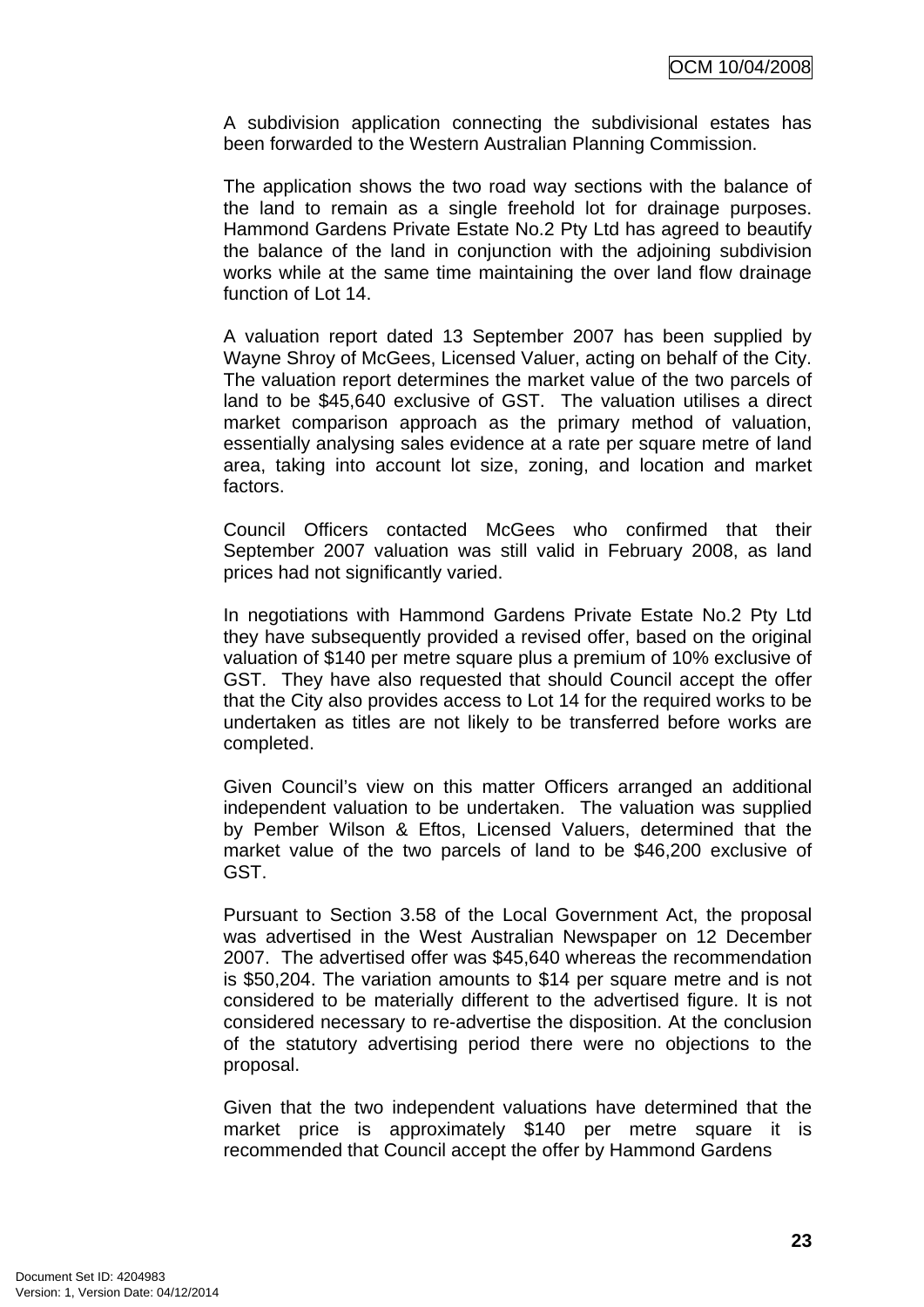Private Estate No. 2 Pty Ltd of \$50,204 for the two portions of Lot 14 Hammond Road, Success.

# **Strategic Plan/Policy Implications**

## **Demographic Planning**

• To ensure the planning of the City is based on an approach that has the potential to achieve high levels of convenience and prosperity for its citizens.

#### **Budget/Financial Implications**

The proceeds of the sale will be transferred to the Land Reserve Account.

The applicant will meet all costs associated with the required subdivision.

## **Legal Implications**

Section 3.58 of the Local Government Act 1995 refers.

## **Community Consultation**

The proposal has been advertised in the Western Australian newspaper.

## **Attachment(s)**

- 1. Plan of the subject land
- 2. Proposed subdivision drawing

## **Advice to Proponent(s)/Submissioners**

The Proponent(s) and those who lodged a submission on the proposal have been advised that this matter is to be considered at the 10 April 2008 Council Meeting.

## **Implications of Section 3.18(3) Local Government Act, 1995**

Nil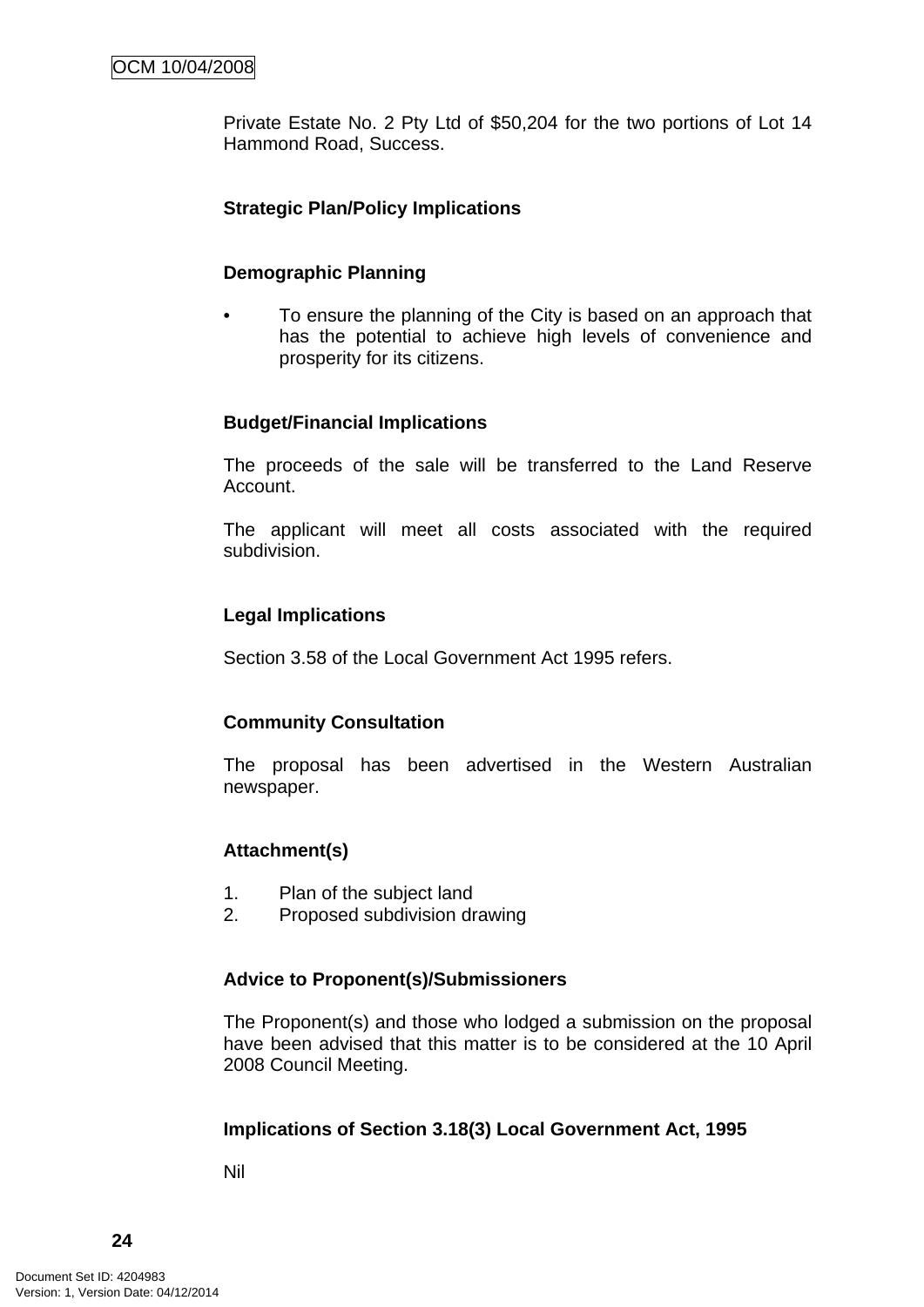## <span id="page-28-0"></span>**15. FINANCE AND CORPORATE SERVICES DIVISION ISSUES**

## **15.1 (OCM 10/4/2008) - LIST OF CREDITORS PAID - FEBRUARY 2008 (5605) (K LAPHAM) (ATTACH) ITEM\_15\_1**

#### **RECOMMENDATION**

That Council receive the List of Creditors Paid for February 2008, as attached to the Agenda.

## **COUNCIL DECISION**

# **Background**

It is a requirement of the Local Government (Financial Management) Regulations 1996, that a List of Creditors be compiled each month and provided to Council.

## **Submission**

N/A

## **Report**

The list of accounts for February 2008 is attached to the Agenda for consideration. The list contains details of payments made by the City in relation to goods and services received by the City.

## **Strategic Plan/Policy Implications**

## **Governance Excellence**

• To conduct Council business in open public forums and to manage Council affairs by employing publicly accountable practices.

## **Budget/Financial Implications**

N/A

## **Legal Implications**

N/A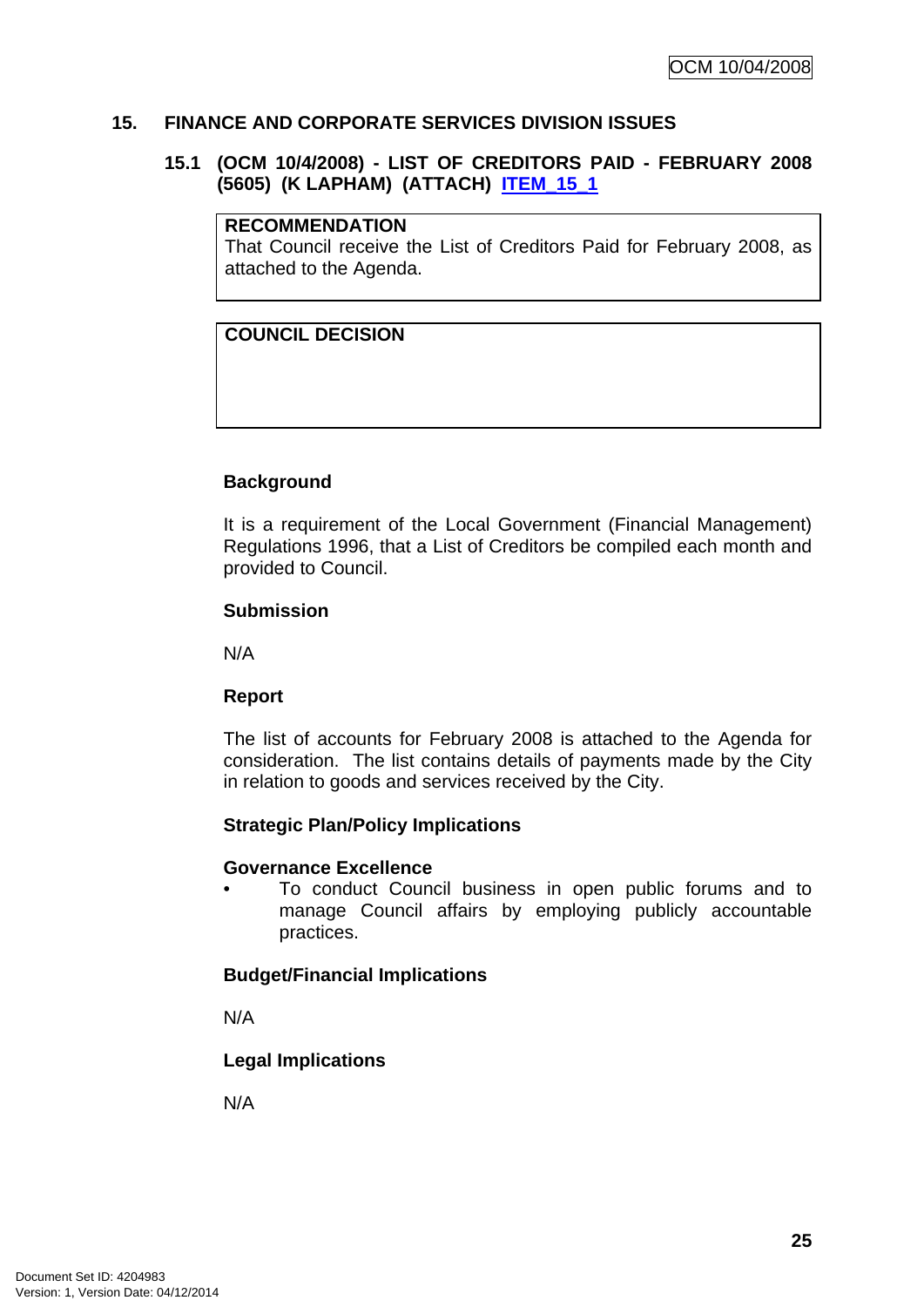# <span id="page-29-0"></span>**Community Consultation**

N/A

# **Attachment(s)**

List of Creditors Paid - February 2008.

# **Advice to Proponent(s)/Submissioners**

N/A

# **Implications of Section 3.18(3) Local Government Act, 1995**

Nil.

# **15.2 (OCM 10/4/2008) - STATEMENT OF FINANCIAL ACTIVITY - FEBRUARY 2008 (5505) (N MAURICIO) (ATTACH) ITEM\_15\_2**

## **RECOMMENDATION**

That Council receive the Statement of Financial Activity and associated reports for February 2008, as attached to the Agenda.

**COUNCIL DECISION**

# **Background**

Regulation 34(1) of the Local Government (Financial Management) Regulations 1996 prescribes that a local government is to prepare each month a Statement of Financial Activity.

Regulation 34(2) requires the Statement of Financial Activity to be accompanied by documents containing:–

- (a) details of the composition of the closing net current assets (less restricted and committed assets),
- (b) explanations for each material variance identified between YTD budgets and actuals; and
- (c) any other supporting information considered relevant by the local government.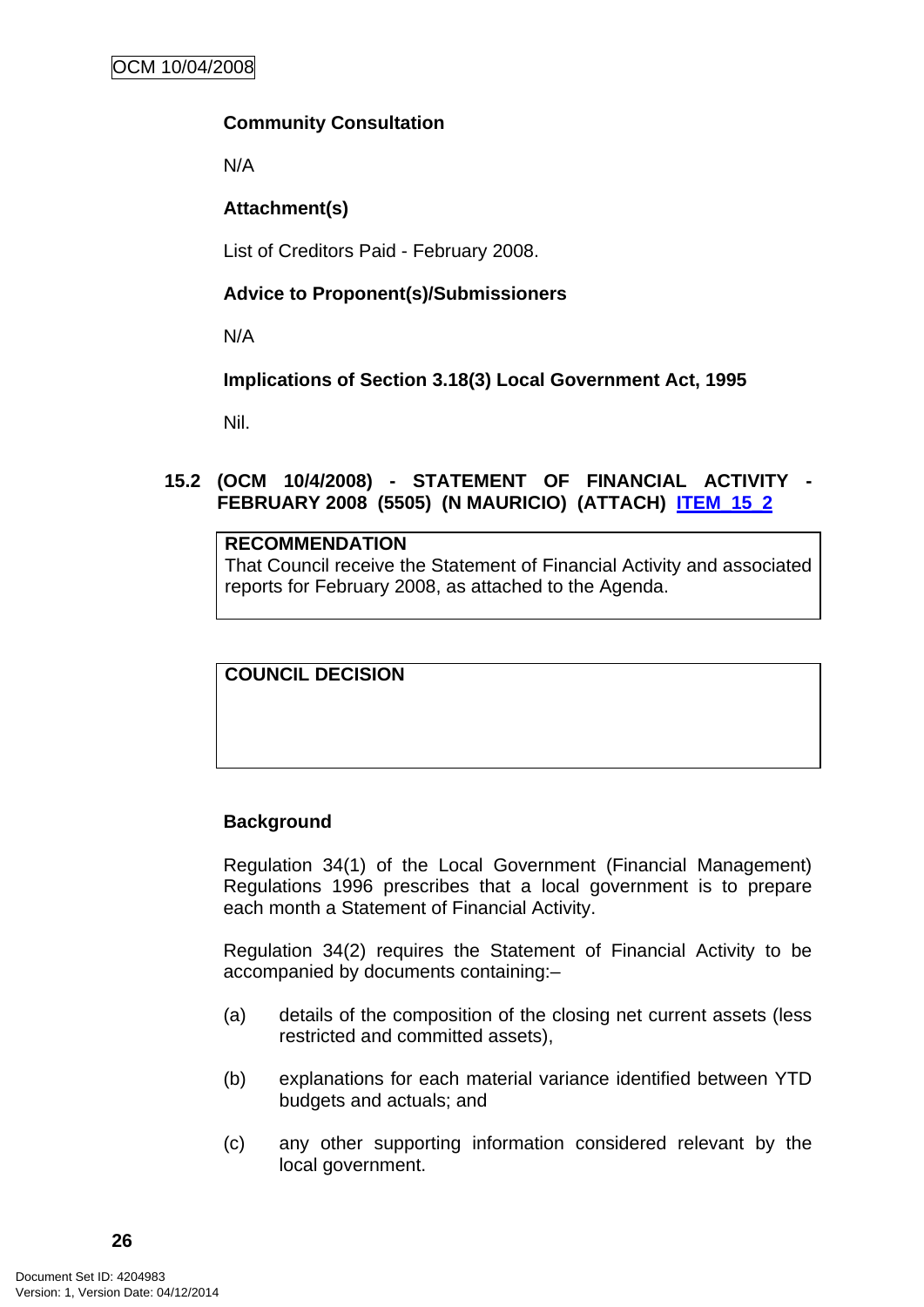Regulation 34(4)(a) prescribes that the Statement of Financial Activity and accompanying documents are to be presented to the Council.

# **Submission**

N/A

# **Report**

Attached to the Agenda is the Statement of Financial Activity for February 2008.

The financial statements for February 2008 incorporate those changes to the budget resulting from the mid-year Budget Review adopted by Council in February 2008.

Note 1 shows how much capital grants and contributions are contained within the reported operating revenue.

Note 2 provides a reconciliation of Council's net current assets (adjusted for restricted assets and cash backed leave provisions). This provides a financial measure of Council's working capital and an indication of its liquid financial health.

Also provided are Reserve Fund and Restricted Funds Analysis Statements. These assist to substantiate the calculation of Council's net current assets position.

The Reserve Fund Statement reports the budget and actual balances for Council's cash backed reserves, whilst the Restricted Funds Analysis summarises bonds, deposits and infrastructure contributions held by Council. The funds reported in these statements are deemed restricted in accordance with Australian Accounting Standard AAS27.

## Material Variance Threshold

For the purpose of identifying material variances in Statements of Financial Activity, Financial Management Regulation 34(5) requires Council to adopt each financial year, a percentage or value calculated in accordance with Australian Accounting Standard AAS5 - Materiality. This standard defines materiality in financial reporting and states that materiality is a matter for professional judgement. Information is material where its exclusion may impair the usefulness of the information provided. AAS5 does offer some guidance in this regard by stating that an amount that is equal to or greater than 10% of the appropriate base amount may be presumed to be material.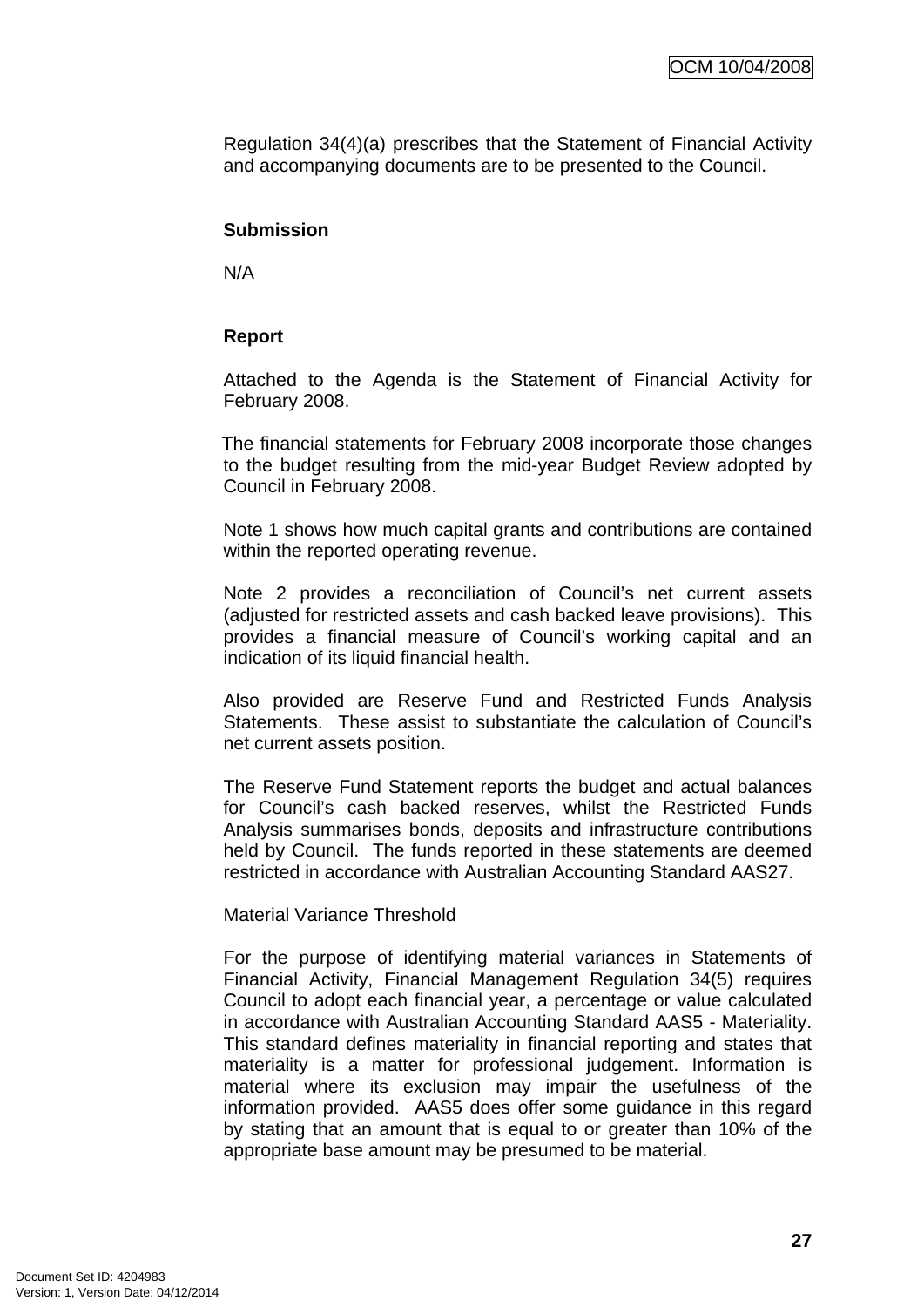The materiality threshold set by Council for the 2007/08 financial year \$50,000 or 10% (whichever is the greater). This was increased from \$10,000 from previous years to better focus reporting and management's attention to variances considered more material in view of Council's budget size.

## **Strategic Plan/Policy Implications**

## **Governance Excellence**

• To conduct Council business in open public forums and to manage Council affairs by employing publicly accountable practices.

# **Budget/Financial Implications**

Where variances reported are of a permanent nature, they will impact upon Council's end of year surplus/deficit position.

# **Legal Implications**

Section 6.4 of the Local Government Act, 1995 and Regulation 34 of the Local Government (Financial management) Regulations 1996, refer.

## **Community Consultation**

N/A

# **Attachment(s)**

Statement of Financial Activity and associated reports - February 2008.

# **Advice to Proponent(s)/Submissioners**

N/A

# **Implications of Section 3.18(3) Local Government Act, 1995**

Nil.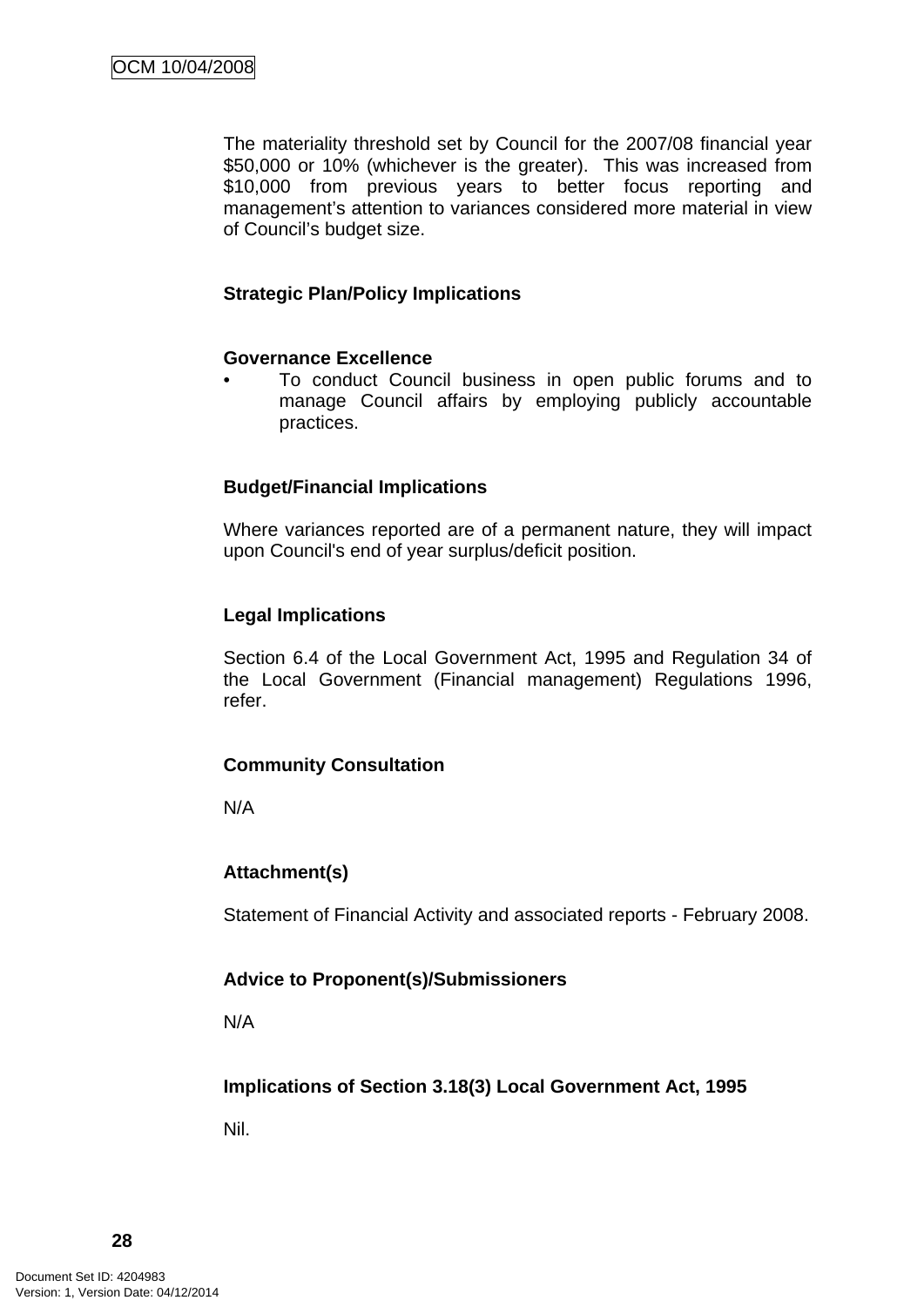## <span id="page-32-0"></span>**16. ENGINEERING AND WORKS DIVISION ISSUES**

#### **16.1 (OCM 10/4/2008) - PROCLAMATION OF ROE HIGHWAY STAGE 7 AND THE KWINANA FREEWAY PATHS (9710) (J RADAICH) (ATTACH) ITEM\_16\_1**

#### **RECOMMENDATION**

That Council agree to the proposal by the Commissioner of Main Roads in accordance with Section 13 of the Main Roads Act, to proclaim the Main Roads controlled paths on Roe Highway and Kwinana Freeway as shown in Main roads WA Drawing Nos. 9422- 036-03, 0693-367, 0693-368, 0793-986, 0793-987, 0793-988, and 0493-193-01.

## **COUNCIL DECISION**

# **Background**

The extension of Roe Highway from South Street to Kwinana Freeway was opened in mid March 2006. There is a need for the Commissioner of Main Roads WA to formalise responsibilities for the highway and its associated ramps and paths, together with paths associated with the Kwinana Freeway, data for which was not available when the Kwinana Freeway was proclaimed.

## **Submission**

Main Roads WA have requested Council's endorsement for Main Roads to be proclaimed as responsible management authority for the Roe Highway/Karel Avenue, Kwinana Freeway/Roe Highway, Kwinana Freeway/Berrigan Drive, Kwinana Freeway/Beeliar Drive, Kwinana Freeway/Russell Road and Kwinana Freeway/Rowley Road paths to better define it for all parties.

## **Report**

The proclamation will formalise the existing management arrangement for the freeway/highway paths in question and should be supported.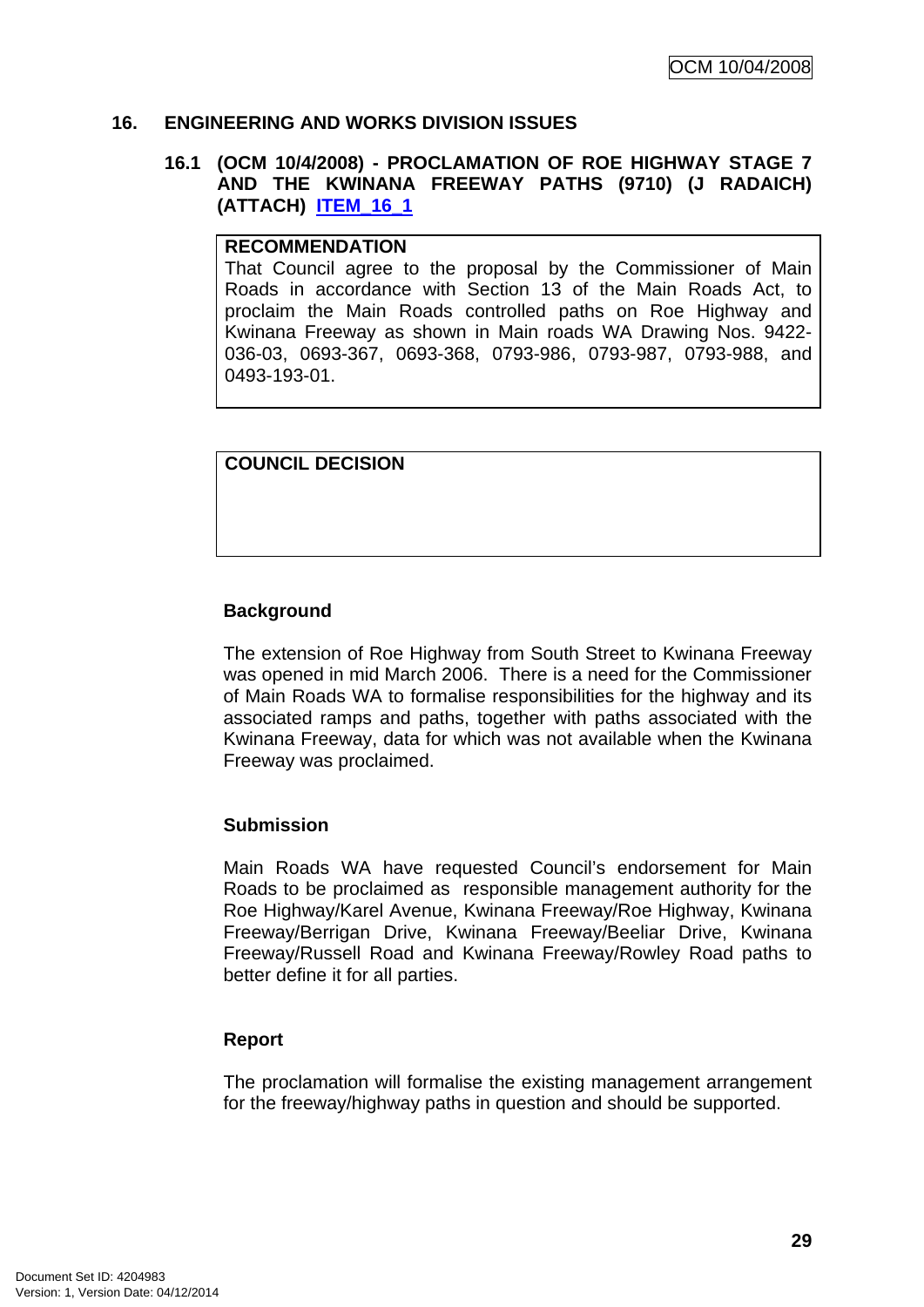# <span id="page-33-0"></span>**Strategic Plan/Policy Implications**

## **Transport Optimisation**

• To construct and maintain roads which are convenient and safe for vehicles, cyclists and pedestrians.

# **Budget/Financial Implications**

N/A

# **Legal Implications**

N/A

# **Community Consultation**

N/A

# **Attachment(s)**

- Letter from Main Roads regarding the Proclamation of Roe Highway Stage 7 – South Street to Kwinana Freeway
- Main Roads WA Drawing Nos. 9422-036-03, 0693-367, 0693-368, 0793-986, 0793-987, 0793-988 and 0493-193-01 showing the freeway/highway paths to be formally proclaimed.

# **Advice to Proponent(s)/Submissioners**

N/A

**Implications of Section 3.18(3) Local Government Act, 1995**

Nil.

# **16.2 (OCM 10/4/2008) - ROAD RESERVE SIGNAGE APPLICATION - PORT COOGEE (3209006) (4271) (1146) (J RADAICH) (ATTACH) ITEM\_16\_2**

# **RECOMMENDATION**

That Council:

- (1) approves the application by Adcorp to erect banners on street lights on Pantheon Avenue and Orsino Blvd subject to:
	- 1. Confirmation that the street lights/poles that are carrying the banners will be certified by a structural engineer as to their engineering adequacy.
	- 2. Provision of a detailed location plan showing where the banners will be located, particularly at intersections and the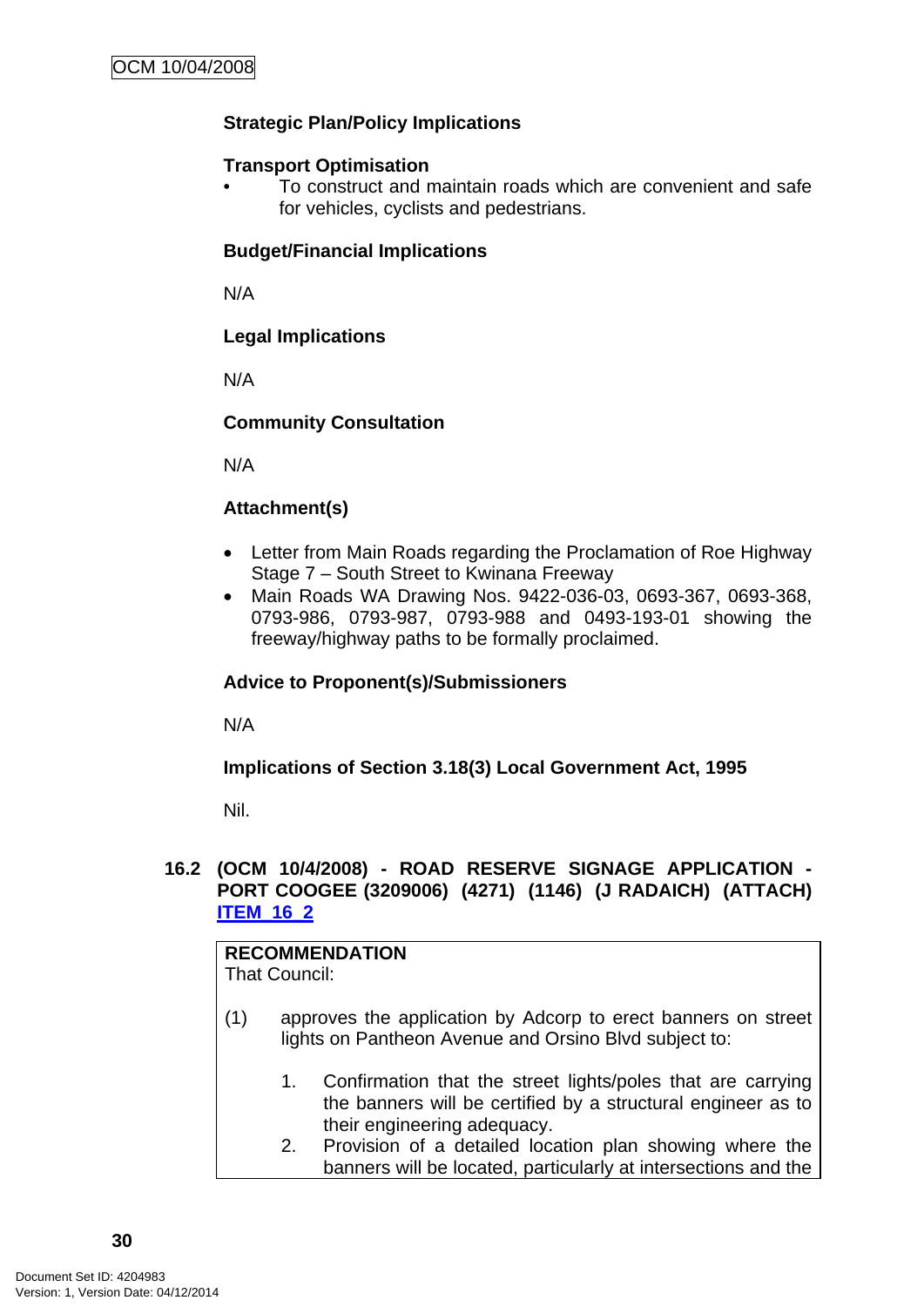plan will be supported by a traffic engineer's assessment that the banners will not restrict visibility or create a distraction for motorists.

- 3. The applicant indemnifying the City against loss, damage or any other claim which may be attributed to the banner or pole.
- 4. Approval will be for a twelve month period and the applicant will be required to re-apply to the City at the expiry of that period.
- 5. The applicant will be responsible for the maintenance costs of the banner and pole for the period whilst the banners are erected.
- 6. The content on the banners must be approved by the City and will be restricted to marketing of the location, environment, lifestyle and place of the development or events and strategies promoted by the City of Cockburn.
- (2) prepare a policy on the provision and approval of banners to be presented to a future Council meeting.

# **COUNCIL DECISION**

# **Background**

The Port Coogee development has progressively satisfied land development requirements and is releasing lots for sale as each stage is approved.

## **Submission**

To facilitate promotion of the land development. Adcorp, the marketing consultant for the developer, Australand, has made application to install a number of signage options in and around the Port Coogee development:-

- 1. Welcome Statement on Cockburn Road verge at the northern and southern entries to the development, and communicating the benefits of coastal living at Port Coogee.
- 2. Information Pillars six banner-like information signs on the realigned Cockburn Road verge to direct visitors to the Port Coogee sales and information office.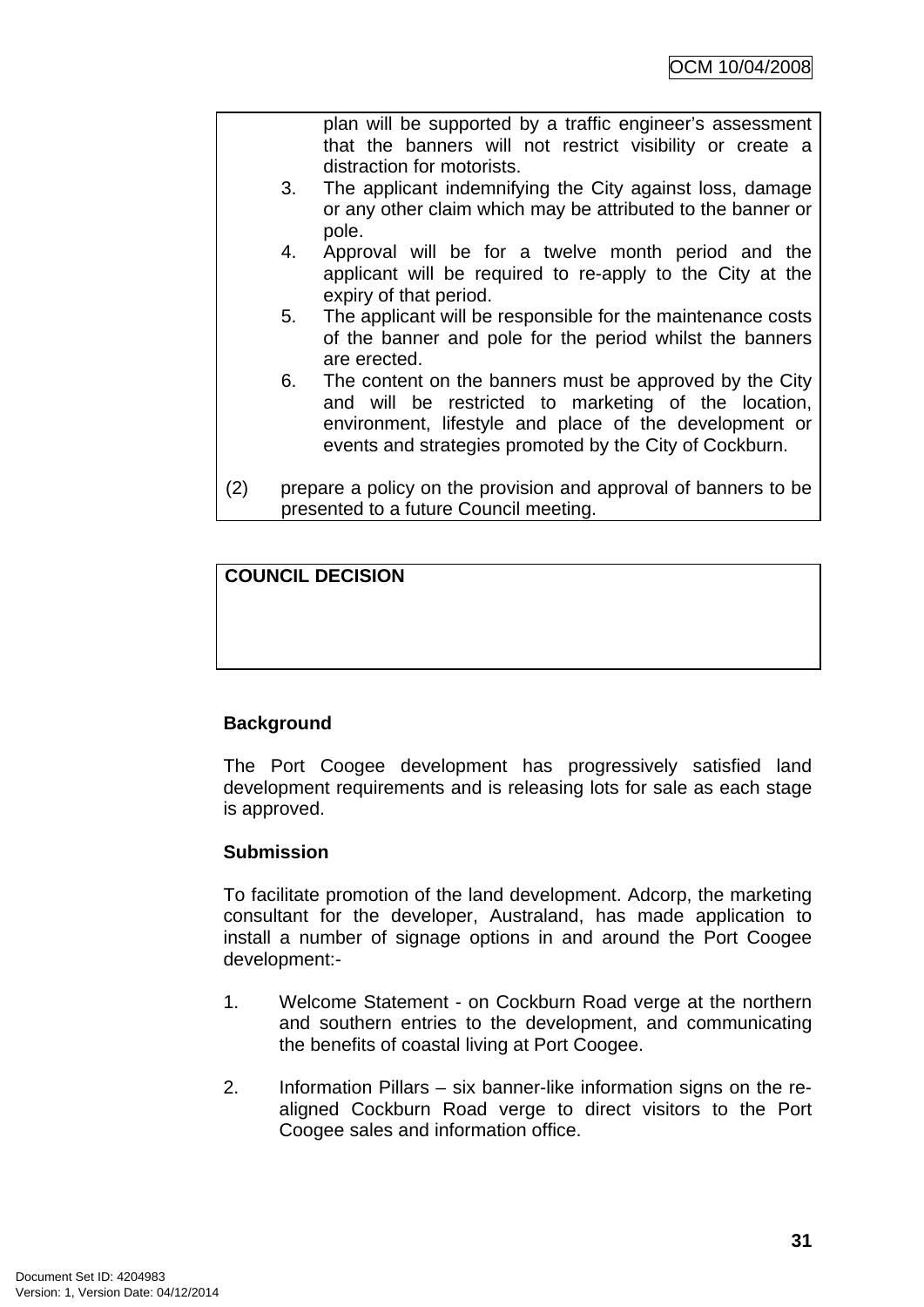3. Single Sided Banners – sixteen banners attached to the existing Council approved non-Western Power street lights in the future Pantheon Avenue and Orsino Boulevard, the main east-west and north-south entry roads within the Port Coogee development. These would add visual appeal and vision to the development during construction.

It is intended that the signage would assist visitors in their navigation throughout the development whilst enhancing the visual appeal of the streetscapes. After the development phase, the developer intends to offer the signage back to the City to promote community events and activities.

A Concept Plan of the signage proposal is attached to the Agenda.

## **Report**

Adcorp's application for Welcome Statements and Information Pillars has been referred to the Main Roads WA as they are contained on the Cockburn Road verge which is under their jurisdiction. Informal advice from Main Roads suggests that they have refused Adcorp's application for these signs.

The Single Sided Banners on the proposed local roads (blue dots on the attachment) are within the jurisdiction of the City of Cockburn. Whilst Pantheon Avenue and Orsino Blvd are private roads within the Port Coogee development, they will be vested under the City's control as public roads as the subdivision development is cleared and on that basis, The City should consider its position with regards to banner signage in general.

The City does not currently have a position on banners on street lights. Officers believe that banner poles or banners on street lights will be a marketing tool more commonly employed by developers as they seek to improve the visual amenity, therefore in permitting this application, it is likely that the City will be setting a precedent. In considering any application for banners, Council must be conscious of the potential for banners to distract motorists which may compromise safety. This can be mitigated by restricting banners to roads with lower volume and speed profiles however this would need to be reviewed on an individual basis.

The content on banners is also a primary issue which needs to be addressed when providing some broad guidelines. It is assumed that the City would not want banners to be used for broad based product advertisement.

In considering this application in the context of the broader issue of banners on street lights, officers believe that banners may be permitted on the following basis:-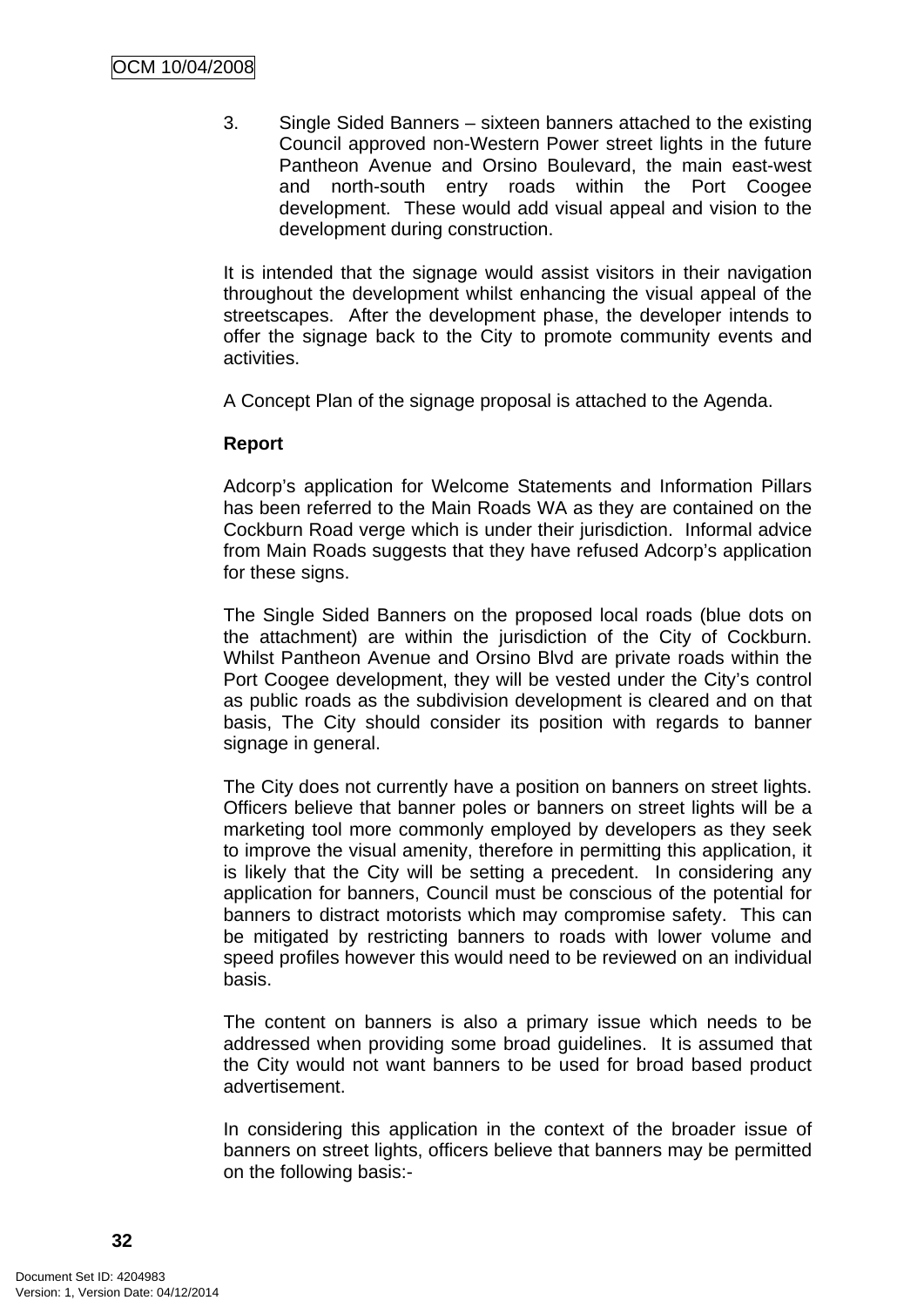- a) Confirmation that the street lights/poles that are carrying the banners will be certified by a structural engineer as to their engineering adequacy.
- b) Provision of a detailed location plan showing where the banners will be located, particularly at intersections and the plan will be supported by a traffic engineer's assessment that the banners will not restrict visibility or create a distraction for motorists.
- c) The applicant indemnifying the City against loss, damage or any other claim which may be attributed to the banner or pole.
- d) approval will be for a twelve month period and the applicant will be required to re-apply to the City at the expiry of that period.
- e) The applicant will be responsible for the maintenance costs of the banner and pole for the period whilst the banners are erected.
- f) The content on the banners must be approved by the City and will be restricted to marketing of the location, environment, lifestyle and place of the development or events and strategies promoted by the City of Cockburn.

As it is likely that the City will receive further requests for banners on street lights, a policy should be prepared using the above guidelines as a basis for review and discussion. It is recommended that a policy on the provision and approval of banners be prepared and presented to a future DAPPS meeting.

## **Strategic Plan/Policy Implications**

## **Transport Optimisation**

• To construct and maintain roads which are convenient and safe for vehicles, cyclists and pedestrians.

## **Budget/Financial Implications**

Nil, though there could be on-going costs in maintaining banners should Council decide to support the application.

## **Legal Implications**

N/A

## **Community Consultation**

N/A

## **Attachment(s)**

- Concept plan of the Port Coogee signage proposal.
- Port Coogee road reserves as at 1 March 2008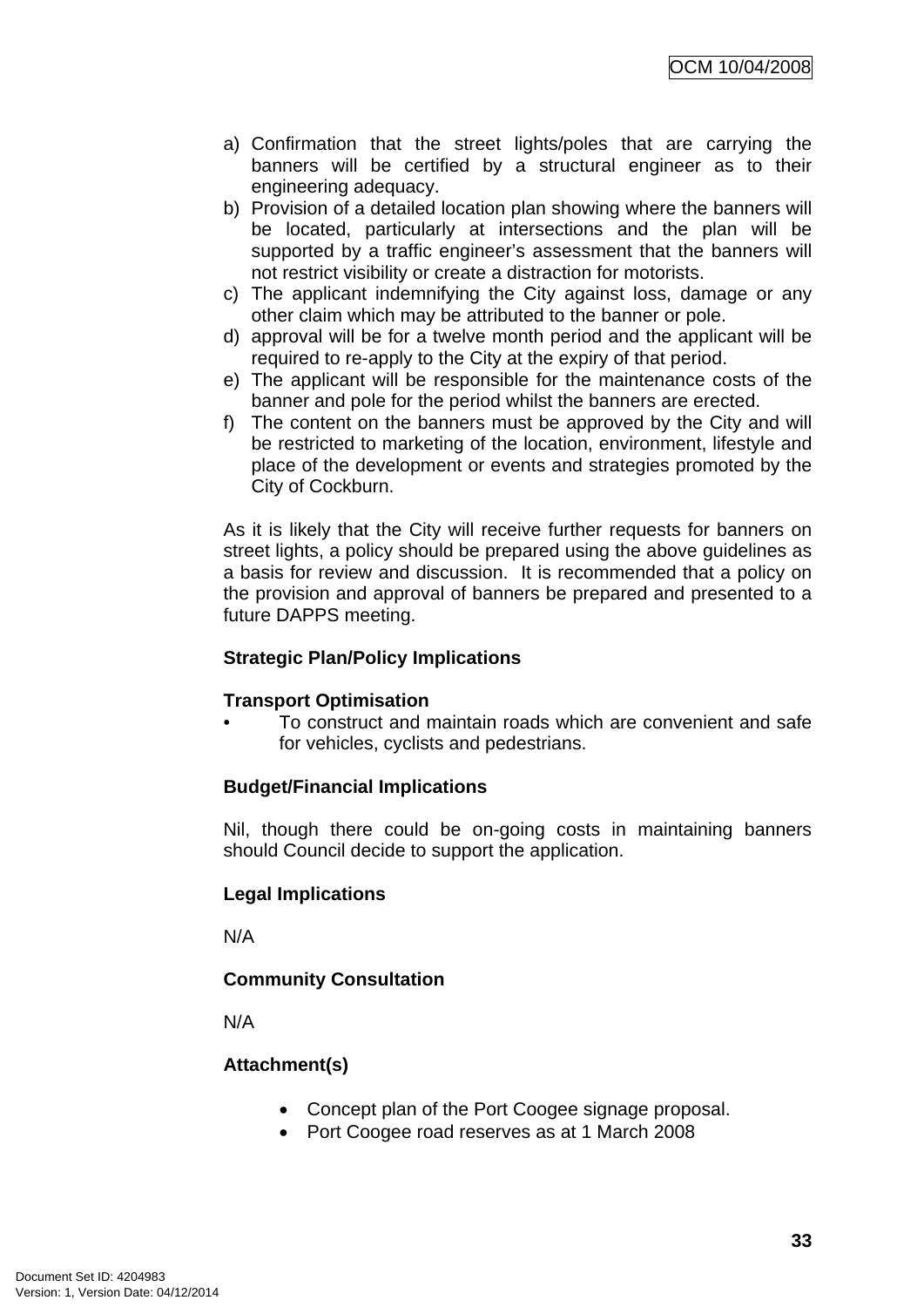# <span id="page-37-0"></span>**Advice to Proponent(s)/Submissioners**

The Proponent has been advised that this matter is to be considered at the 10 April 2008 Council Meeting.

**Implications of Section 3.18(3) Local Government Act, 1995**

Nil.

# **17. COMMUNITY SERVICES DIVISION ISSUES**

Nil

# **18. EXECUTIVE DIVISION ISSUES**

**18.1 (OCM 10/4/2008) - ADOPTION OF THE DRAFT PLAN FOR THE DISTRICT 2008 - 2018 AND PUBLIC CONSULTATION PROCESSES (1029) (S CAIN) (ATTACH) ITEM\_18\_1**

**RECOMMENDATION** That Council:

(1) adopts the draft Plan for the District 2008 –2018;

(2) initiates a public consultation process over the next six weeks, to include a briefing to community representatives through the Community Development Strategy forum;.

(3) makes the draft available via the City's website and initiates other means of communicating the draft plan; and

(4) following consultation brings the Plan back to Council for its final consideration at the June Ordinary Council Meeting.

**COUNCIL DECISION**

## **Background**

The 2005 review of the Local Government Act 1995 (Act) required all local authorities to replace their Principle Activities Plan with a 'Plan for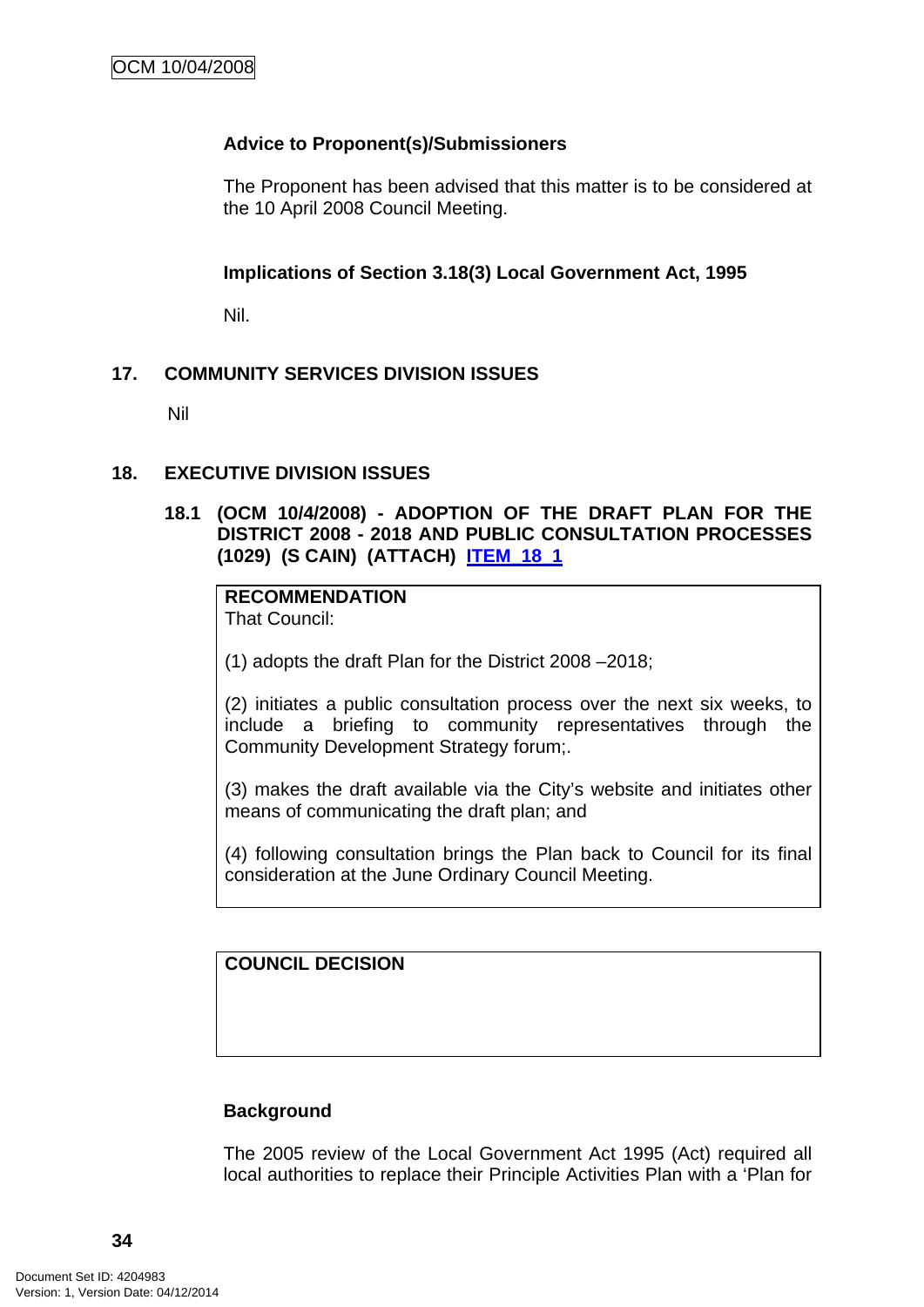the Future', with this reviewed every two years. The City adopted its current plan entitled *Plan for the District 2006 –2016* in November 2006. Since then considerable progress has been made on implementing this plan. As required under the Act, the Plan has now been reviewed and updated.

#### **Submission**

N/A

## **Report**

The City's Strategic Plan identifies the *Plan for the District* as one of the major subordinate plans that guides the development of the City. The Plan provides a detailed ten-year program for infrastructure development, services expansion (including future staffing requirements) and the financial projections for future operating and capital finance requirements.

Plan Development. Over the past year the City's staff have developed the draft revision of the Plan. This process was done in conjunction with the strategic planning review process and has incorporated the findings from the *Community Perceptions Survey* and recent *Community Needs Survey*, completed in March 2008. While the essence of the Plan is about providing infrastructure and services the community wants, it has been developed in the context of what is more broadly needed and can be afforded.

Format. The Plan contains a significant amount of information about the City's future development. The existing format has been retained with a background section that is intended to give the reader some context about the factors that will affect the City. The plan is presented in three main sections, as follows:

*Infrastructure Plan*. This section contains details on all of the infrastructure projects, including proposed location, development timeframe, capital and operating costs. The projects are separated into:

- **EXECOMMUNITY Infrastructure Projects**
- **City Infrastructure Projects**
- Road Infrastructure Projects

*Services Plan*. This section contains details of the City's service programs, including a description of the new staff proposals and the requirement for them.

*Financial Management Plan*. This section details the financial implications of the above development programs. It includes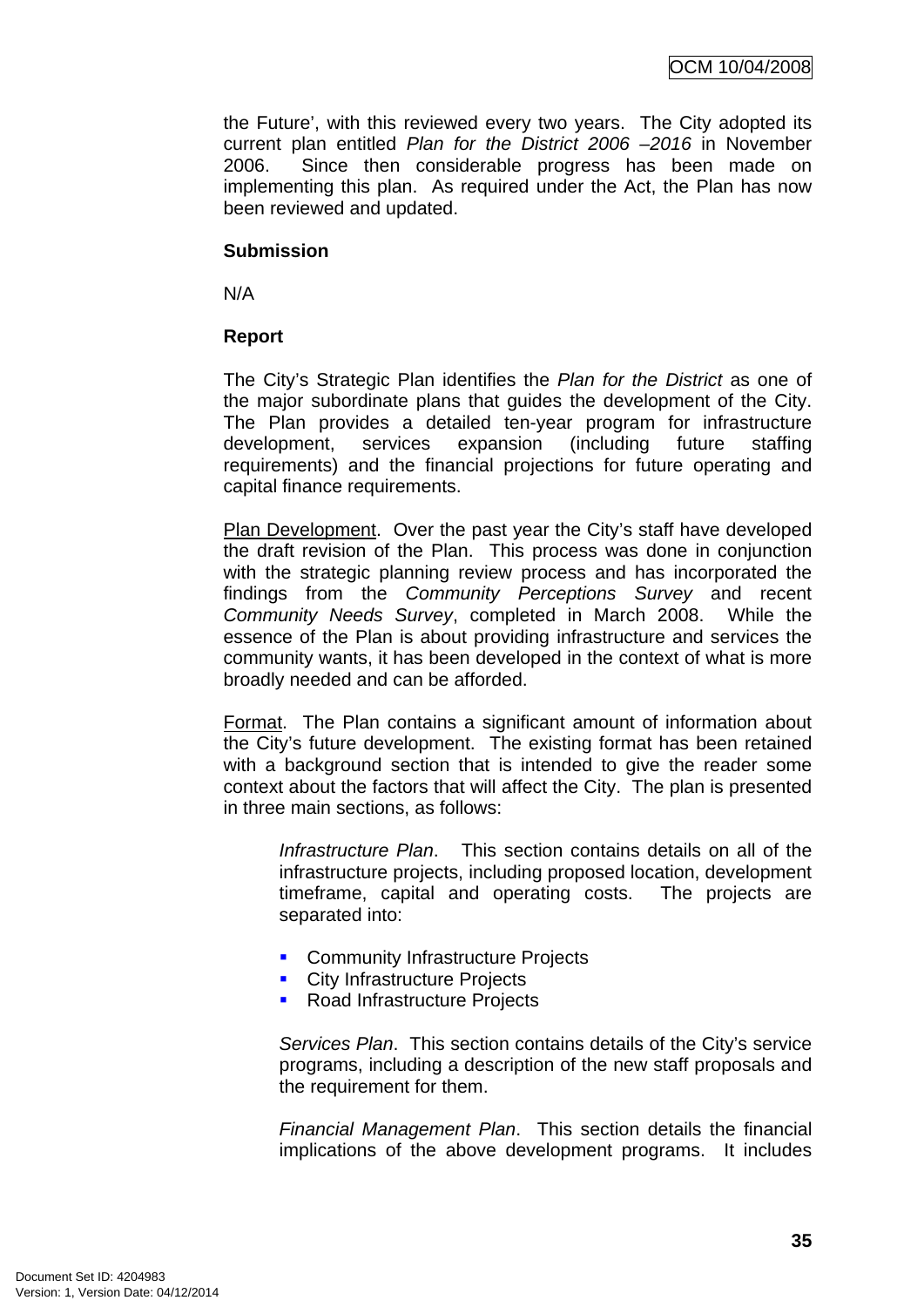projections of capital costs, sources of funds (existing and new) and projected increases in service charges (rates).

Communication. Upon adoption by Council of the draft Plan it is intended to take this to a public consultation phase. As much of the Plan relates to community infrastructure and services development, it is again intended to use the City's Community Development Strategy forum for soliciting feedback. Community leaders will be provided with copies of the document for further dissemination and additional briefings will be offered to local community groups as required.

The Plan will also be made available via the City's website and information about it communicated via other media, such as Cockburn Soundings and the local newspapers.

Some aspects of the Plan are likely to generate significant community input, while others will have little direct interest. While the Plan is a continuation of its predecessor, it remains in a draft version with the option for amendment prior to final adoption, as Council believes appropriate.

Review. As the plan is an updated version of the current version, the public consultation phase will run for six weeks at the end of which a final version will be presented to Council. Upon final adoption of the Plan the document will be made available to the community in both a full and shortened version.

While the Plan extends until 2018, it will be reviewed again in 2010. The 2008 version of the Plan incorporates contemporary factors which have emerged since its adoption in 2006. It is anticipated that future versions of the Plan will continue to improve as a result of the experiences gained from this version.

## **Strategic Plan/Policy Implications**

## **Demographic Planning**

• To ensure the planning of the City is based on an approach that has the potential to achieve high levels of convenience and prosperity for its citizens.

## **Budget/Financial Implications**

N/A

## **Legal Implications**

N/A

**36**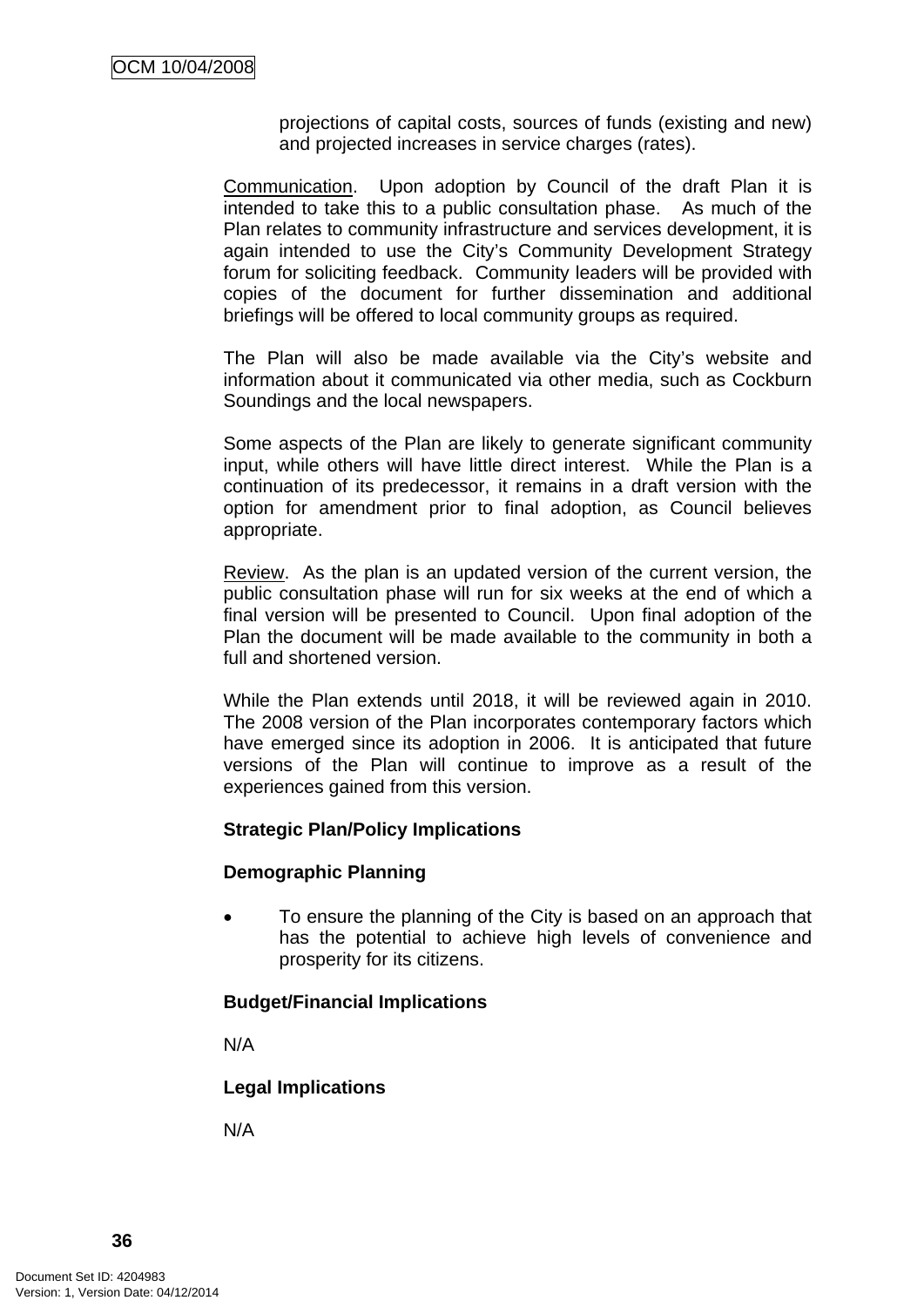## <span id="page-40-0"></span>**Community Consultation**

It is intended to present the Draft Plan to the Regional Community Development Strategy Forum as a means of instigating interest in its content. Concurrently, the Plan will be advertised for six weeks for public comment as well as being made available via the City's website, and a shortened version produced for mass distribution via Cockburn Soundings and Community Newspapers.

# **Attachment(s)**

Draft Plan for the District 2008 – 2018.

## **Advice to Proponent(s)/Submissioners**

N/A

## **Implications of Section 3.18(3) Local Government Act, 1995**

The Plan is being adopted as the City's 'Plan for the Future', required under s5.56 of the Local Government Act.

# **19. MOTIONS OF WHICH PREVIOUS NOTICE HAS BEEN GIVEN**

Nil

# **20. NOTICES OF MOTION GIVEN AT THE MEETING FOR CONSIDERATION AT NEXT MEETING**

## **21. NEW BUSINESS OF AN URGENT NATURE INTRODUCED BY COUNCILLORS OR OFFICERS**

# **22. MATTERS TO BE NOTED FOR INVESTIGATION, WITHOUT DEBATE**

Nil

## **23. CONFIDENTIAL BUSINESS**